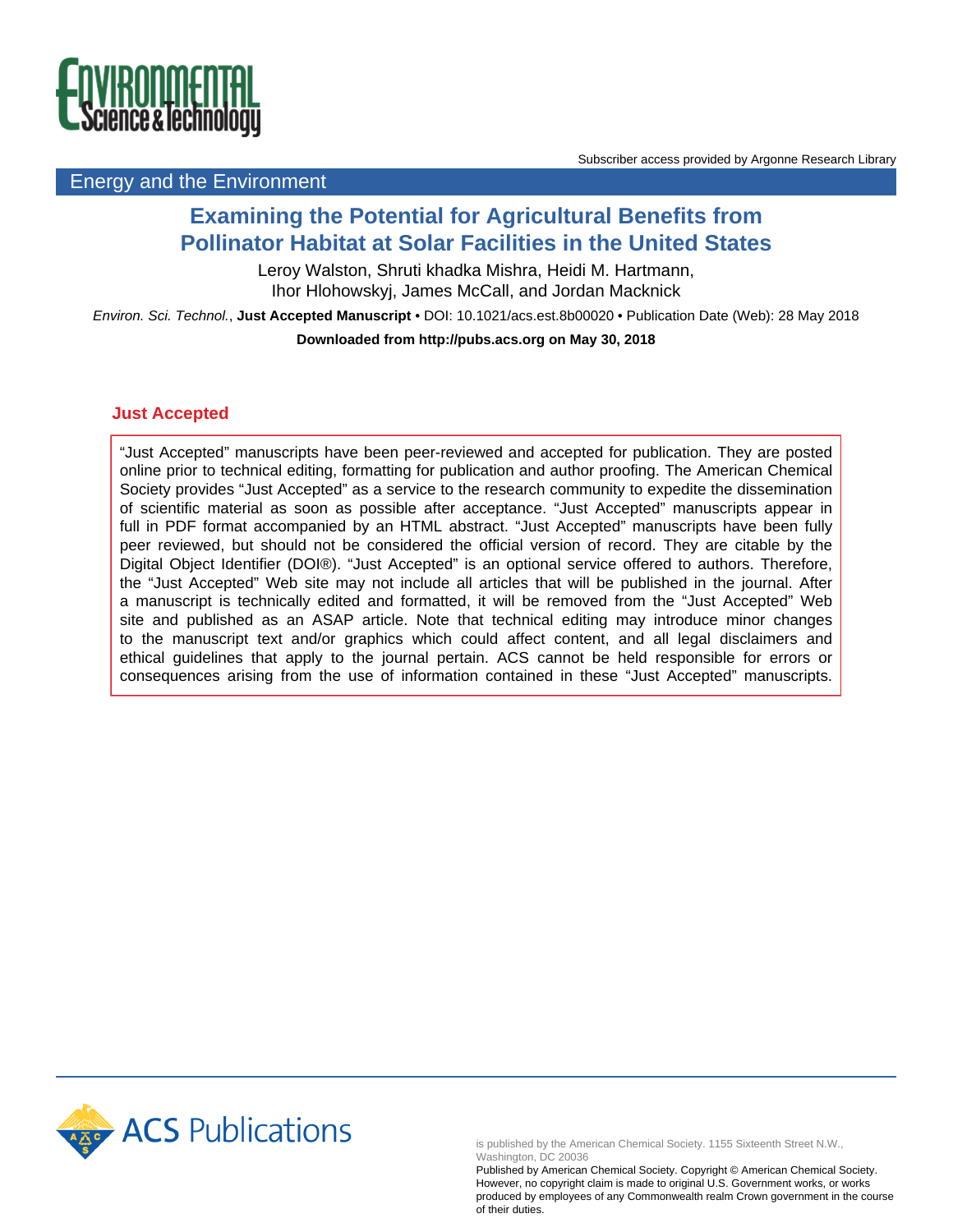# **Examining the Potential for Agricultural Benefits from Pollinator Habitat at Solar Facilities in the United States**

Leroy J. Walston<sup>1</sup>\*, Shruti K. Mishra<sup>1</sup>, Heidi M. Hartmann<sup>1</sup>, Ihor Hlohowskyj<sup>1</sup>, James McCall<sup>2</sup>, and Jordan Macknick<sup>2</sup>

<sup>1</sup>Environmental Science Division, Argonne National Laboratory, Lemont, Illinois, USA

<sup>2</sup>National Renewable Energy Laboratory, Golden, Colorado, USA

\* Corresponding author

Email: lwalston@anl.gov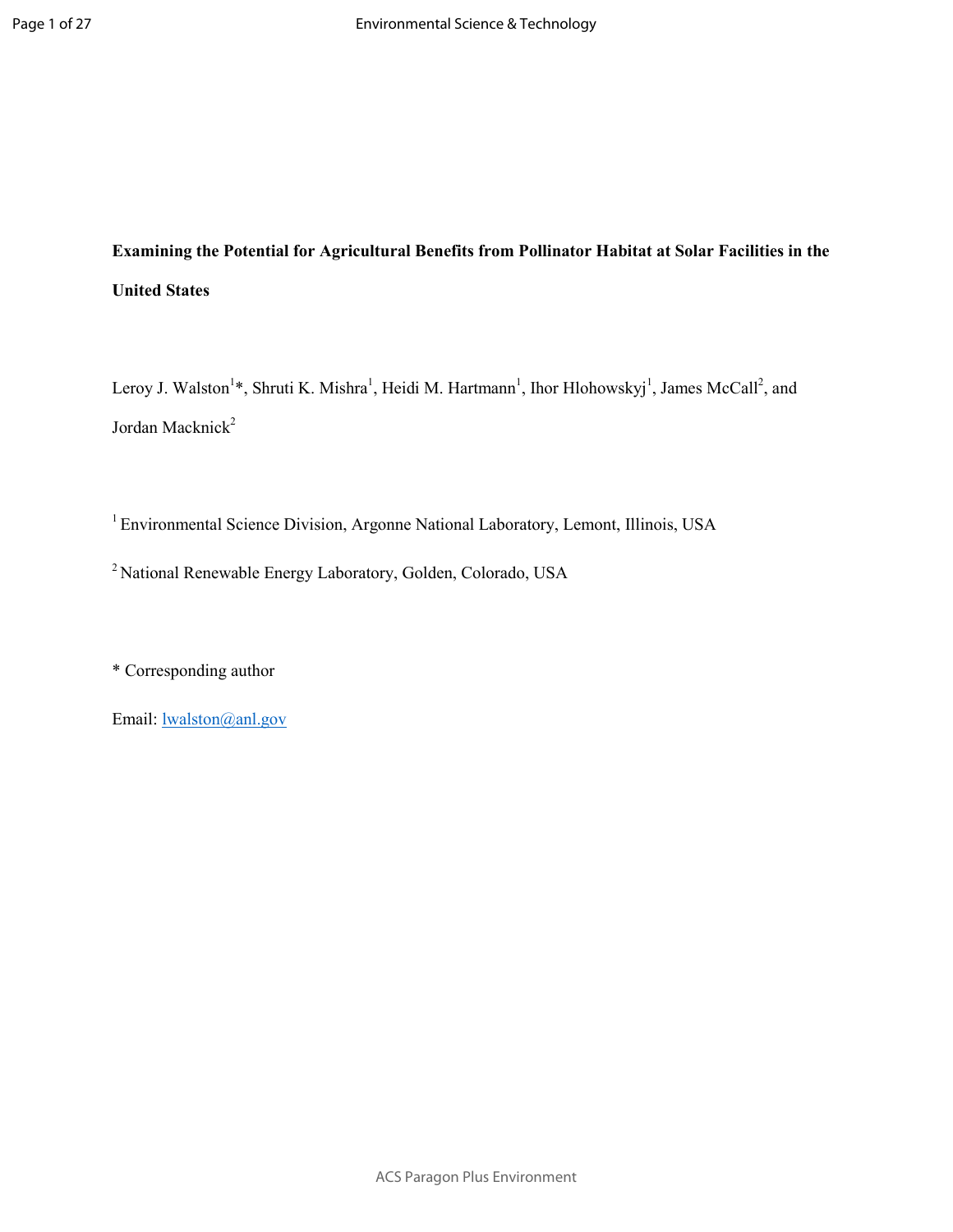### **Abstract**

- Of the many roles insects serve for ecosystem function, pollination is possibly the most important service directly
- linked to human well-being. However, land use changes have contributed to the decline of pollinators and their habitats. In agricultural landscapes that also support renewable energy developments such as utility-scale solar
- energy [USSE] facilities, opportunities may exist to conserve insect pollinators and locally restore their ecosystem
- services through the implementation of vegetation management approaches that aim to provide and maintain
- pollinator habitat at USSE facilities. As a first step towards understanding the potential agricultural benefits of solar-
- pollinator habitat, we identified areas of overlap between USSE facilities and surrounding pollinator-dependent crop types in the United States (U.S.). Using spatial data on solar energy developments and crop types across the U.S,
- 11 and assuming a pollinator foraging distance of 1.5 km, we identified over  $3,500$  km<sup>2</sup> of agricultural land near
- existing and planned USSE facilities that may benefit from increased pollination services through the creation of
- pollinator habitat at the USSE facilities. The following five pollinator-dependent crop types accounted for over 90%
- of the agriculture near USSE facilities, and these could benefit most from the creation of pollinator habitat at
- existing and planned USSE facilities: soybeans, alfalfa, cotton, almonds, and citrus. We discuss how our results may
- be used to understand potential agro-economic implications of solar-pollinator habitat. Our results show that
- ecosystem service restoration through the creation of pollinator habitat could improve the sustainability of large-
- scale renewable energy developments in agricultural landscapes.
- 

### **Keywords**

- Renewable Energy, Pollinators, Agriculture, Ecosystem Services, Solar Energy, USSE
- 



 

- **Abstract Art**. Amount of highly pollinator-dependent agriculture near existing and planned utility-scale solar
- energy facilities in the United States.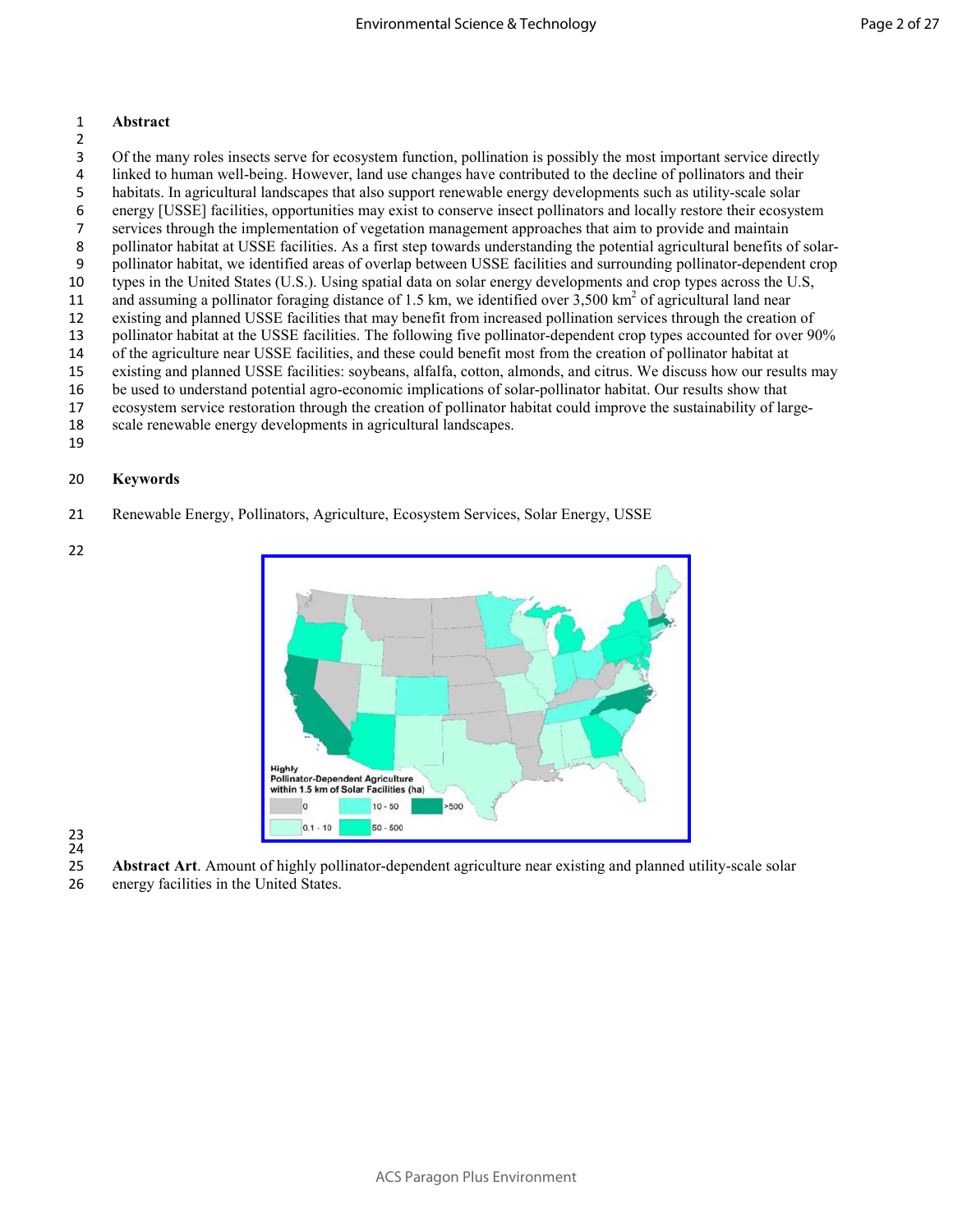### 27 **Introduction**

28 Insects are among the most diverse groups of organisms on Earth, with approximately 1 million described 29 species.<sup>1</sup> Of the many roles insects serve for ecosystem function, plant pollination is possibly the most important service directly linked to human well-being.<sup>2,3</sup> Among the services pollinators provide to humans are pollination for 31 food and seed production, and assistance in maintaining biodiversity and ecosystem function.<sup>3</sup> It has been estimated 32 that as much as  $8\%$  of global crop production could be lost without insect pollination services,  $4$  and such a decline 33 could have significant wide-ranging impacts on global agricultural markets, affecting consumer welfare and 34 jeopardizing human health.<sup>3</sup> Recent trends in pollinator abundance, agriculture land uses, and human socio-political 35 activities have highlighted the need to maintain pollinator populations to sustain human food production. Declines in 36 wild and managed insect pollinator populations due to anthropogenic stressors such as habitat loss have raised 37 concerns about a lost pollination service benefit to agricultural production.<sup>2,3</sup> For example, approximately 75% of 38 globally important crop types are at least partially reliant upon animal pollination,  $5$  and in the U.S., about 23% of  $39$  agricultural production comes from insect pollinator-dependent crops.<sup>6</sup>

Concerns regarding the conservation of pollinators have risen to the global scale as countries have recognized the severity of pollinator declines and begun developing strategies to sustain pollinator services in the 42 face of a growing human population.<sup>7,8</sup> In many areas, land conversion associated with agricultural intensification has paradoxically contributed to the decline of pollinator populations and their habitats.<sup>9,10</sup> One mechanism to improve pollinator populations and increase agricultural service benefits is through the provision and maintenance of insect pollinator habitat in close proximity to pollinator-dependent agricultural fields. Previous studies have shown how the provision of pollinator habitat around agricultural fields could enhance local pollinator 47 communities.<sup>11</sup> In agricultural landscapes, therefore, land management approaches that focus on providing diverse high-quality pollinator habitat may have an important role in safeguarding pollinator populations and the agricultural services they provide.

50 In addition to agricultural intensification, renewable energy development represents another form of land 51 cover change in rural landscapes across the United States (U.S.).<sup>12,13</sup> Utility-scale solar energy (USSE,  $\geq$ 1 megawatt 52 [MW]) developments are increasing in agricultural landscapes, due in part to the siting of USSE developments on 53 former agricultural fields.<sup>14,15</sup> The rapid increase in USSE developments is driven in part by economic 54 considerations as well as by concerns about the use and depletion of fossil fuels, global climate change, air and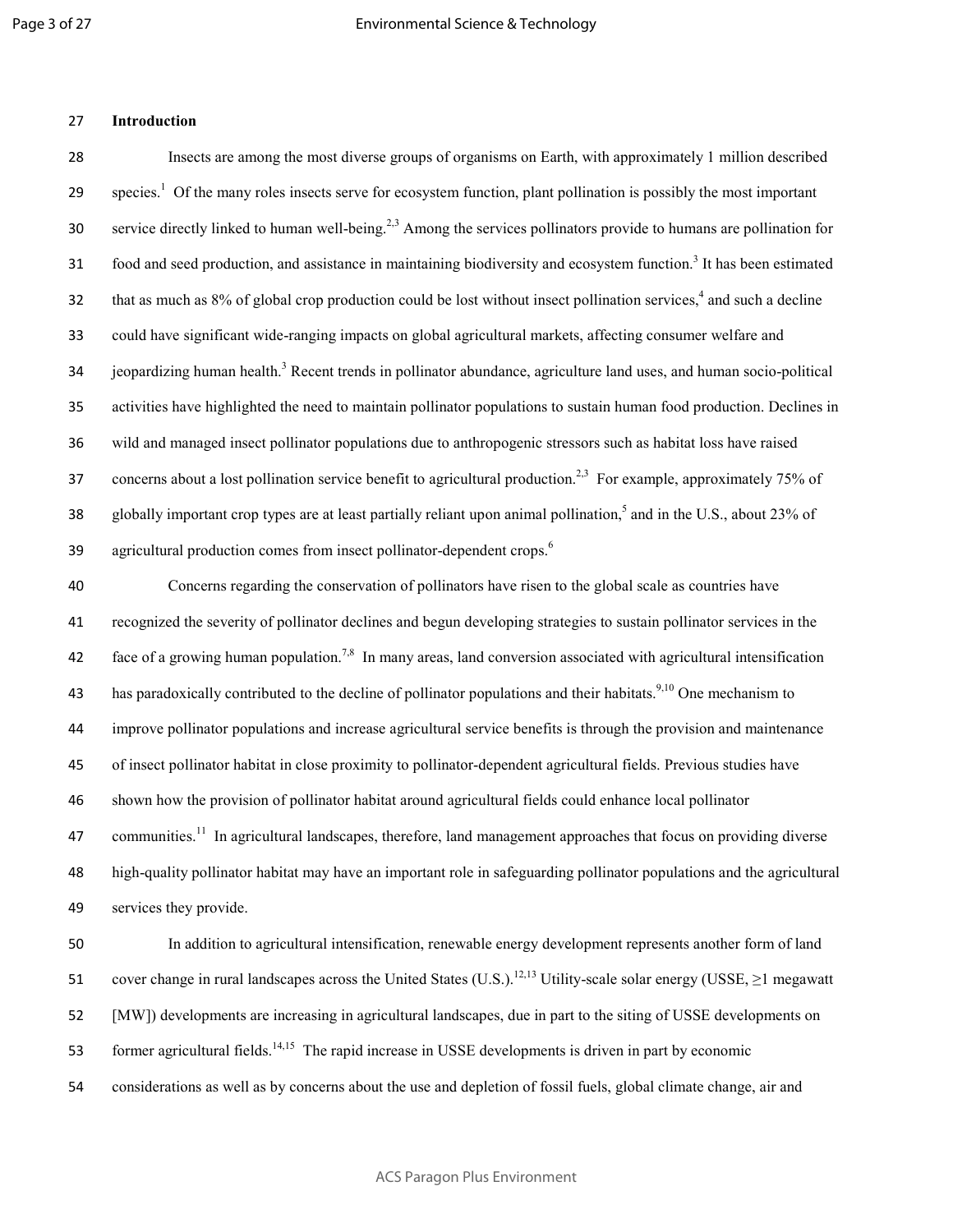55 water pollution, and energy security. For example, utility-scale solar development grew at an average rate of 72% 56 per year between 2010 and 2016,<sup>16</sup> and as of the end of 2016, USSE facilities accounted for approximately 22 GW 57 of installed U.S. electricity generation capacity, with an additional 13 GW of planned USSE construction (USEIA

58 2016) (Figure 1).<sup>17</sup>

59 Besides the benefits of USSE development as an alternative to fossil fuels, recent work has also indicated 60 several potential adverse consequences associated with solar developments. USSE developments have substantial 61 spatial footprints, with an average total facility area of approximately  $3.0 - 3.6$  ha per MW of electric 62 production.<sup>15,18</sup> USSE development in agricultural landscapes has the potential to reduce local agricultural 63 production if farmland or nearby habitat for insect pollinators is converted to USSE development.<sup>19</sup> For example,  $64$  Hernandez et al.<sup>15</sup> discussed the electricity generation potential of solar development in agricultural areas and 65 brownfield sites in California. Indeed, over 70% of the USSE developments in California are sited in rural areas 66 including shrublands, areas of former agricultural production, and barren lands<sup>12</sup> and some of these areas may 67 contain high quality pollinator habitat.<sup>20</sup> A number of potential adverse impacts have also been indicated with these 68 large-scale developments, including altered hydrologic patterns, habitat loss and fragmentation, impacts to cultural 69 and visual resources, and direct mortality of wildlife.<sup>21-24</sup> Although the total land area projected to be required for 70 solar development through 2030 is less than 0.1% of the contiguous U.S. surface area,<sup>22</sup> there is nonetheless a need 71 to improve the landscape sustainability of large-scale solar developments to avoid or minimize potential impacts to 72 local agriculture and cultural, ecological, and other natural resources.

Recent attention has been placed on USSE developments that integrate measures to conserve habitat, maintain ecosystem function, and support multiple ongoing human land uses in the landscape (hereafter "landscape compatibility"). Opportunities to improve the landscape compatibility of individual USSE facilities in agricultural regions exist through approaches that can reduce impacts of site preparation (i.e., from removal of vegetation, soil compaction, and/or grading), optimize multiple land uses, and restore ecosystem services. For example, the co-location of USSE development and agricultural production (i.e., planting crops among solar infrastructure) could 79 maximize the land-use potential of USSE developments as sites of energy and food production.<sup>13,25-27</sup> In addition, on-site vegetation management approaches could restore ecosystem services such as crop pollination and pest 81 control that may maintain or enhance production on nearby agricultural lands.<sup>11,28</sup> Recent emphasis has been placed 82 on the creation and maintenance of pollinator habitat at USSE facilities (hereafter "solar-pollinator habitat"), $^{24}$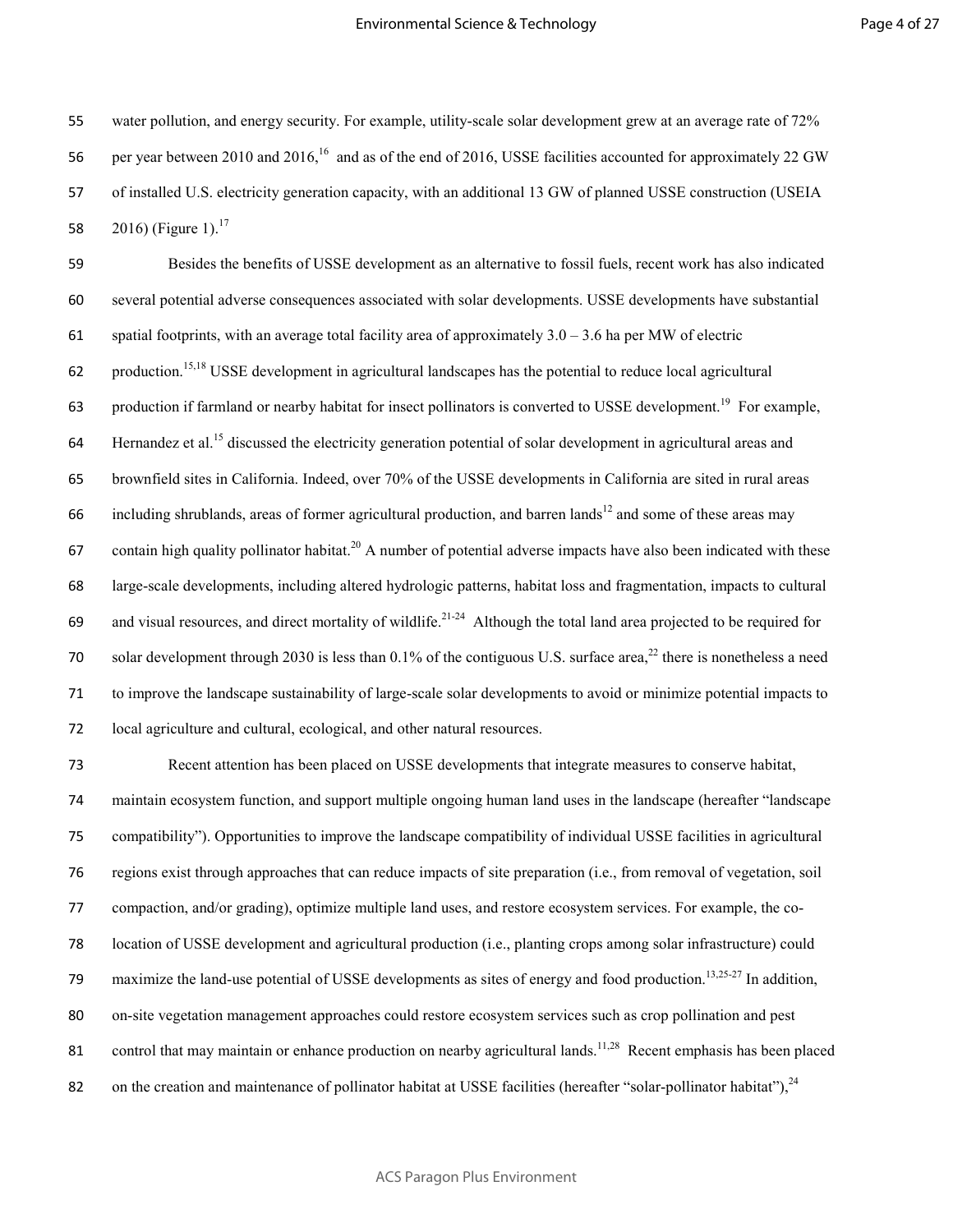### Environmental Science & Technology

which is the concept of planting of seed mixes of regional native plants such as milkweed (*Asclepias* spp.) and other wildflowers, either within the solar infrastructure footprint after construction, such as among solar panels or other reflective surfaces, or in offsite areas adjacent to the solar facility, that attract and support native insect pollinators by providing food sources, refugia, and nesting habitat.

The ecological parameters that constitute pollinator habitat are often species- and region-specific. For example, the creation of pollinator habitat to support specific native insect species may include the planting of different seed mixes as compared to seed mixes used to establish pollinator habitat to support nonnative Eurasian honey bees (*Apis mellifera*). Despite their ecological differences, all types of solar-pollinator habitat have the potential to improve biodiversity and ecosystem function as compared to conventional USSE vegetation management practices. In general, conventional vegetation management practices, such as placement of gravel, establishment and maintenance of turf grass, mowing, and herbicide application, are intended to minimize or prohibit the growth of vegetation within the facility footprint. Such practices provide little or no habitat suitable for pollinator species, especially if these vegetation management practices occur frequently during operation of the solar facility. In contrast, the provision and maintenance of solar-pollinator habitat and related activities, such as limited mowing and no herbicide or pesticide application, have the potential to provide a variety of ecological benefits for 98 pollinators and non-pollinators alike.<sup>24</sup> Solar energy development policies in Europe have supported pollinator-friendly habitat, and currently two states in the U.S. have incentivized the incorporation of pollinator habitat at solar facilities through voluntary solar-pollinator habitat certification programs (Maryland bill SB1158; Minnesota bill HF . <sup>29,30</sup> It is also possible for many different types of vegetation, including solar-pollinator habitat, to be 102 established with minimal effect on solar energy generation and USSE land use intensity.<sup>25,26</sup>

Depending on the types of vegetation established, the ecological benefits of solar-pollinator habitat may include improved habitat diversity and connectivity for rare or at risk species such as the Karner Blue (*Plebejus samuelis*), Carson Wandering Skipper (*Pseudocopaeodes eudus obscurus*), and monarch butterfly (*Danaus plexippus*); the control of storm water and carbon storage; and increased pollination and beneficial insect services (Figure 2). More than half of the primary crop types in the U.S. rely, in part, on animal pollination, equal to 108 approximately \$14.6 billion USD in agricultural production per year.<sup>31</sup> Therefore, the agro-economic implications for the enhanced pollinator service benefits provided by solar-pollinator habitat could be significant. Solar-pollinator habitat could also provide economic benefits to the solar project through improvements in micro-climate conditions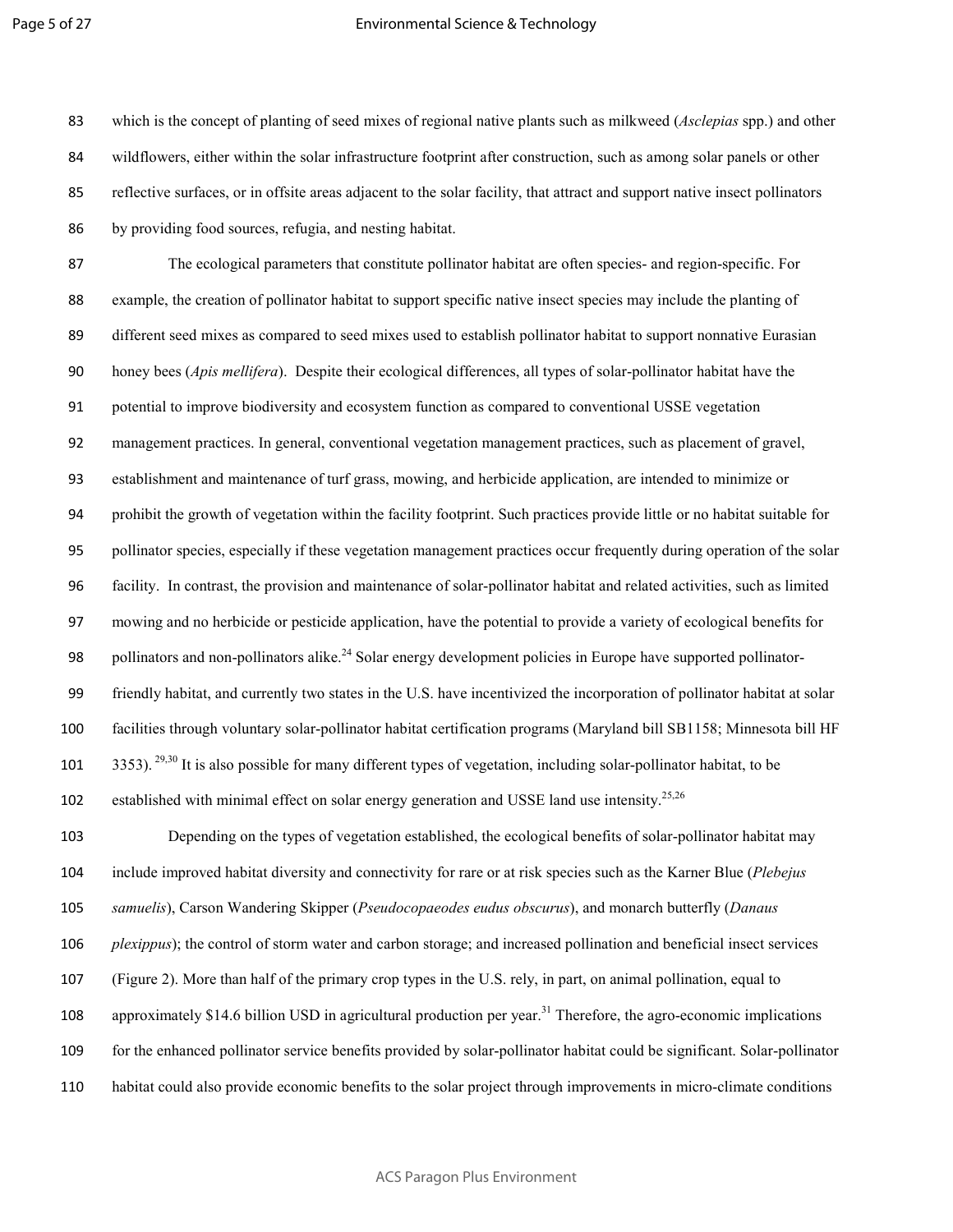underneath the solar arrays, reductions in operations and maintenance costs (e.g., mowing, herbicide use), and the 112 potential for hosting beekeeping operations.<sup>32-34</sup> In addition to ecological benefits, solar-pollinator habitat may increase the social acceptance of USSE facilities by improving the aesthetic value of the managed area.<sup>35</sup> Despite the potential ecosystem service benefits of solar-pollinator habitat and state-level actions promoting solar-pollinator habitat development, little has been done to quantify the potential for these benefits. Due to the geographic variability in USSE development (Figure 1) and agriculture, the first step towards quantifying the potential agricultural pollinator service benefits of solar-pollinator habitat is to identify the intersection of USSE development and pollinator-dependent agriculture. In this paper, we frame the potential for solar-pollinator habitat service benefits to agricultural production by identifying and quantifying pollinator-dependent crop types in the vicinity of existing and planned USSE facilities in the U.S. We also discuss the crop types (and their locations) that have the greatest potential to receive agricultural pollination service benefits from solar-pollinator habitat.



**Figure 1.** Locations of utility-scale solar energy (USSE) developments in the United States (>1 MW). Data were 124 obtained from the U.S. Energy Information Administration.<sup>17</sup> As of 2016, there were 2,888 existing or proposed solar energy facilities in the U.S., totaling nearly 35 GW of electrical generation capacity.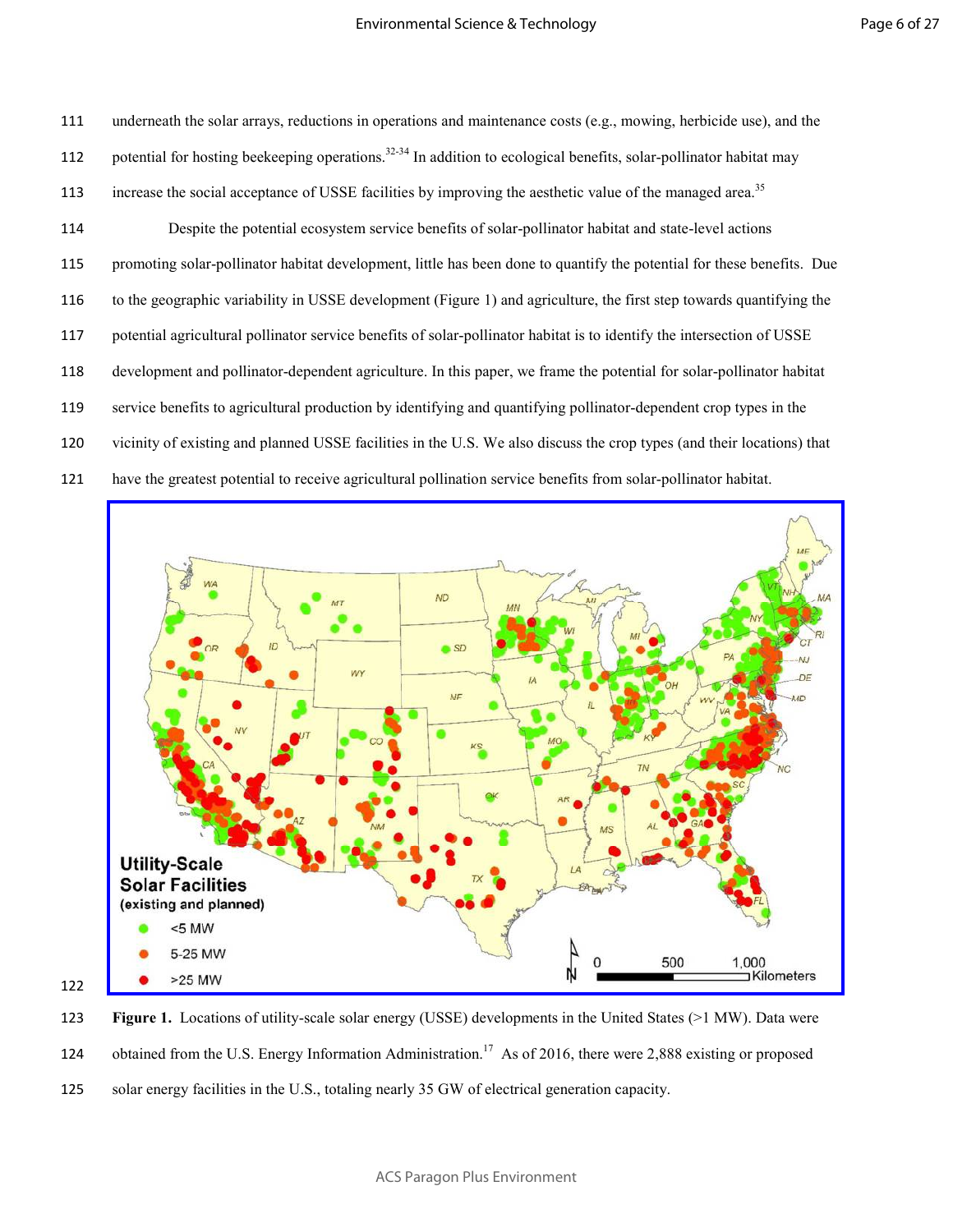



127 **Figure 2.** Example opportunities for ecosystem service benefits from solar-pollinator habitat at USSE facilities in

- 128 agricultural landscapes. (A) A photovoltaic facility in an agricultural landscape (Sandringham Solar Project,
- 129 Ontario, Canada) (credit: Invenergy, LLC). (B) Solar-pollinator habitat at a solar photovoltaic facility (credit: Rob
- 130 Davis, Center for Pollinators in Energy / Fresh Energy). By establishing pollinator habitat at solar facilities, local
- 131 insect pollinator communities may benefit, which in turn could result in increased pollination services to nearby
- 132 agricultural fields.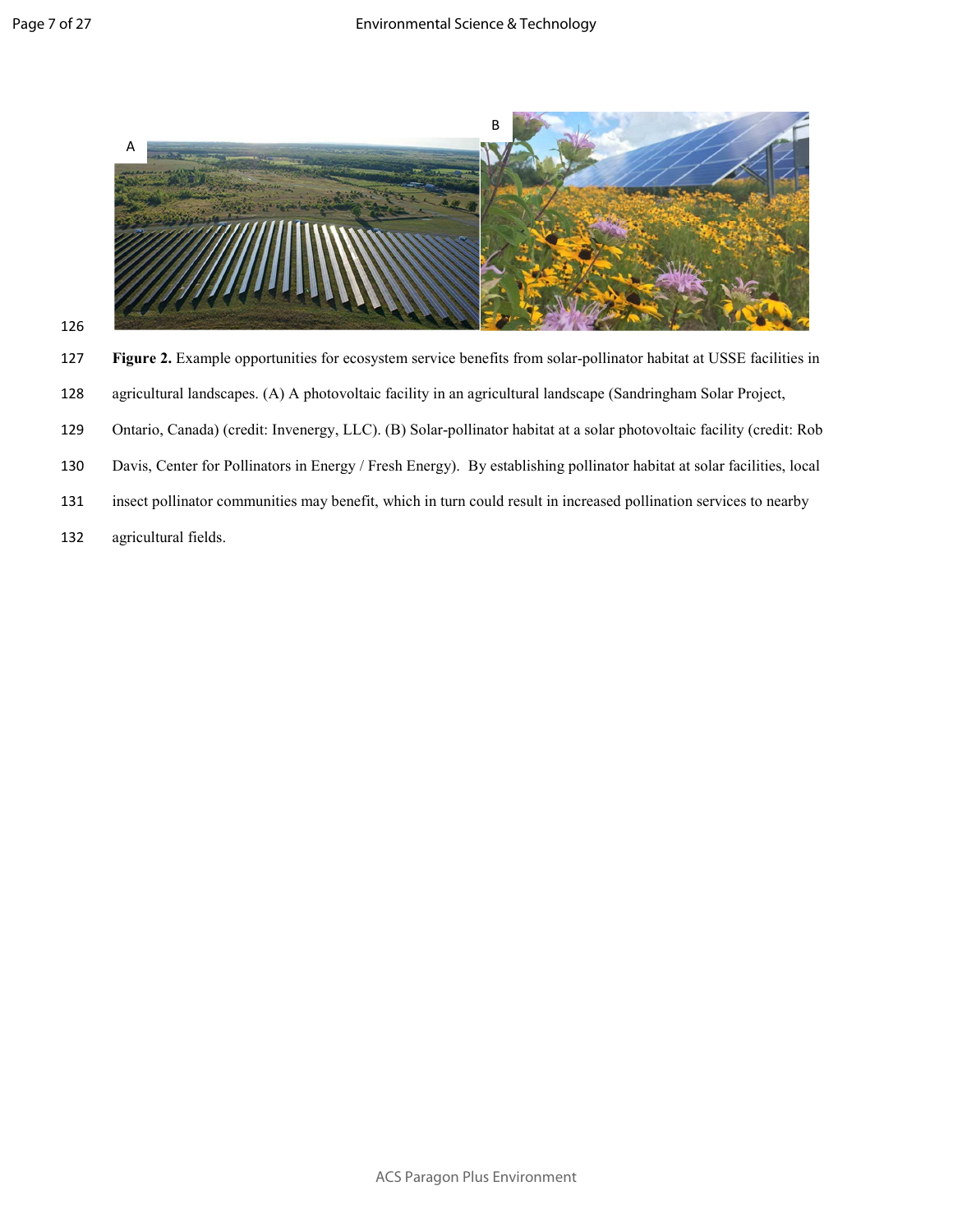### **Methods**

The geographic scope of this study is the conterminous 48 states in the U.S. (Figure 1). We obtained data on existing and planned USSE facilities in the U.S. from the U.S. Energy Information Administration Form EIA- $860<sup>17</sup>$  Form EIA-860 reported data on the status of existing electric generating plants in the U.S. (existing), and those scheduled for initial commercial operation within 5 years (planned). These data included electric capacity (MW), the solar generation technology type, and latitude and longitude information for each of 2,244 operational USSE facilities and 644 planned USEE facilities in the study area. We combined operational and planned USSE 140 facilities ( $N = 2,888$  solar facilities) to estimate total foreseeable USSE buildout and associated pollinator service 141 potential to nearby agricultural fields. Based on previously reported land-MW relationships,<sup>15,18</sup> we used a relationship of 3.2 ha of land per MW of electric capacity to estimate the footprint size of each USSE facility. This is a conservative land-use intensity estimate for most solar facilities in the United States, although the land-use intensity for solar electricity generation may be greater in northern latitudes or due to some site-specific designs.<sup>36</sup> We then mapped each facility footprint, sized to represent the total size of the facility, as a circular polygon centered on each USSE location (Figure 3). We included USSE facilities of all technology types in our analysis, including solar photovoltaic (PV) and concentrating solar power technologies. We obtained spatial information on the pollinator-dependent crop types in the U.S. from the cropland data

149 layer (CDL) produced by the U.S. Department of Agriculture, National Agricultural Statistic Service (NASS).<sup>37</sup> The CDL is a spatially-explicit raster data layer, updated annually, and represents the total agricultural land cover at 30- m resolution across the conterminous U.S. based on classification of satellite imagery by the NASS. The CDL data layer classified 129 land cover types, from which we identified 107 cultivated crop types (**SI Table 1**). The pollinator dependency of a crop type was defined as the level of total pollination and subsequent total seed production that resulted solely from insect activity rather than from wind or passive (self-driven) pollination. Highly pollinator-dependent plants were those for which a high reduction in seed production would occur if insect 156 pollinators were excluded; in such plants, insect pollination was determined to be essential.<sup>5</sup> For example, if a plant was considered to be 50% pollinator dependent, 50% of its seed production was due to insect pollinators and 50% to other pollination mechanisms. In the complete absence of insect pollinators, successful pollination and subsequent seed production in this plant would be reduced by 50%. For this study, we ranked pollinator dependence of each 160 crop type into one of 5 classifications, based on the classification schemes of Aizen et al.<sup>4</sup> and Calderone<sup>38</sup>:  $0 = no$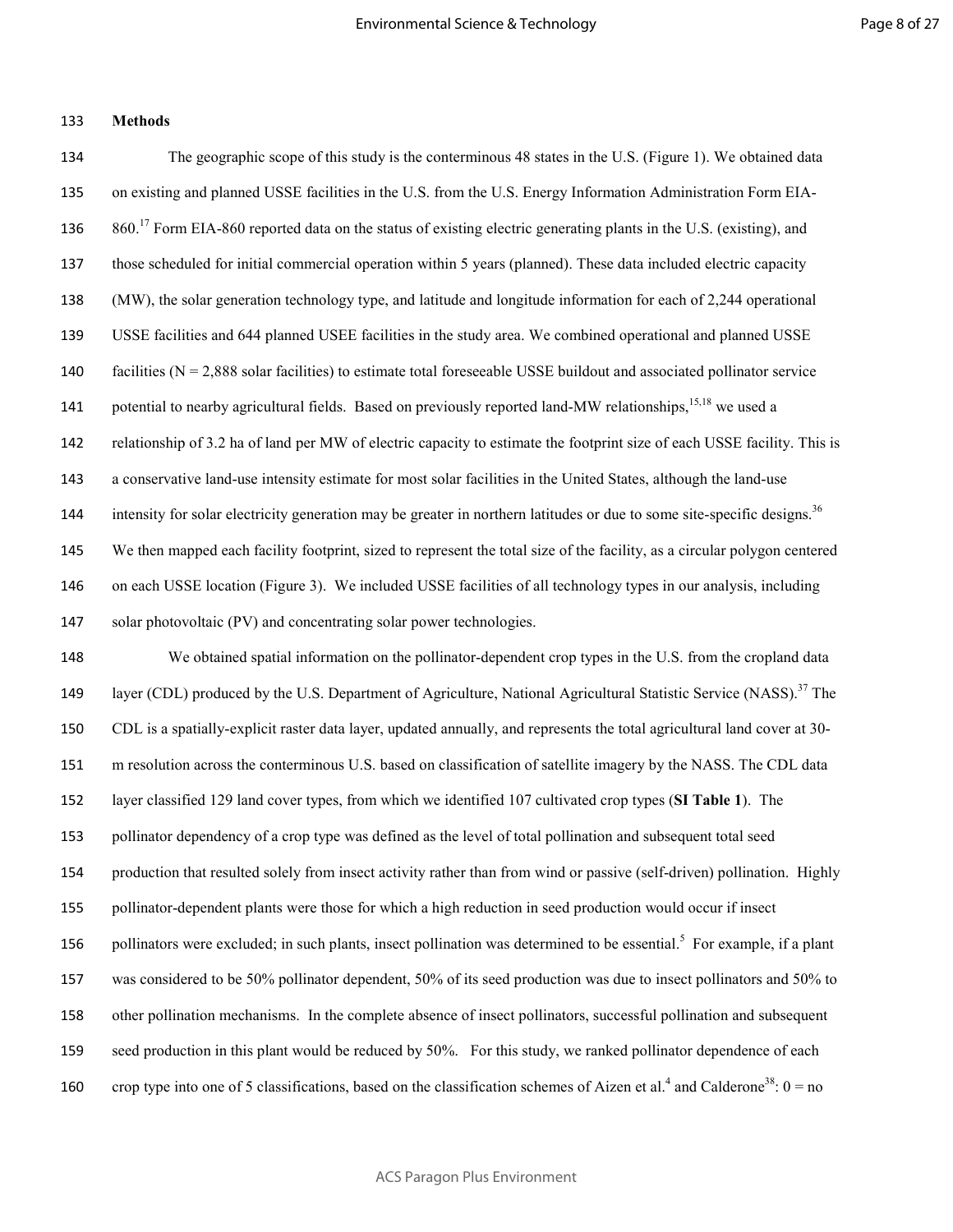161 benefit from insect pollinators;  $1 = 20$  but  $\leq 10\%$  dependence on insect pollinators;  $2 = 10-40\%$  dependence on insect 162 pollinators;  $3 = 40-90\%$  dependence on insect pollinators; and  $4 = 90\%$  dependence on insect pollinators. In a few 163 cases where a CDL crop type was not ranked by Aizen et al.<sup>4</sup> or Calderone<sup>38</sup>, crop dependency values from Klein et 164 al.<sup>5</sup> were used to assign ranks. We ranked crop types based on overall dependence on insect pollinators, including 165 both wild and managed insects such as honey bees. We considered crop types ranked 3 and 4 (i.e., >40% dependence on insect pollinators) as being highly dependent on insect pollinators. To characterize the overlap of pollinator-dependent agriculture with solar electricity resource potential, we summarized the distribution of highly pollinator-dependent agriculture within 10 km regular grids across the 48 states, and displayed these locations with the solar resource potential developed for the 48 states by the National Renewable Energy Laboratory, which 170 modeled solar PV electrical generation potential in terms of kilowatt hours  $(kWh)/m^2/day$ .

To identify pollinator-dependent crop types that could benefit from increased insect pollination services provided by solar-pollinator habitat at existing and currently planned USSE facilities, we delineated 1.5 km wide buffers around each USSE facility footprint, based on an approximate maximum foraging distance for native insect 174 pollinators and honeybees originating from the USSE facilities.<sup>11,40,41</sup> We assumed that solar-pollinator habitat established within the USSE footprint or adjacent areas could benefit local insect pollinator communities and thus increase insect visitation and subsequent pollination success in agricultural fields within this 1.5 km foraging zone. We used a geographic information system to calculate, by state and pollinator-dependency ranking, the amount of land area of pollinator-dependent crop cover types within the 1.5 km foraging zones of each of the 2,888 USSEs included in this study (Figure 3). To account for annual crop rotation and errors in classification, we used the CDL raster data to calculate the average area of each crop type within the foraging zone over the most recent three-year period (2014-2016). To avoid overlap of 1.5 km buffers of nearby solar facilities, where applicable, we merged the buffer areas and analysis was conducted on aggregated buffer area and not on an individual USSE basis. Finally, we estimated the pollinator service value for three crops types to exemplify the potential economic

implications of solar-pollinator habitat for agricultural production. We developed simple scenarios to illustrate the potential agro-economic benefit, assuming a hypothetical increase of only 1% in crop production associated with solar-pollinator habitat. The three crop types exemplified were soybeans, almonds, and cranberries because these were among the most abundant pollinator-dependent crop types identified within the 1.5 km pollinator foraging zones around USSE facilities.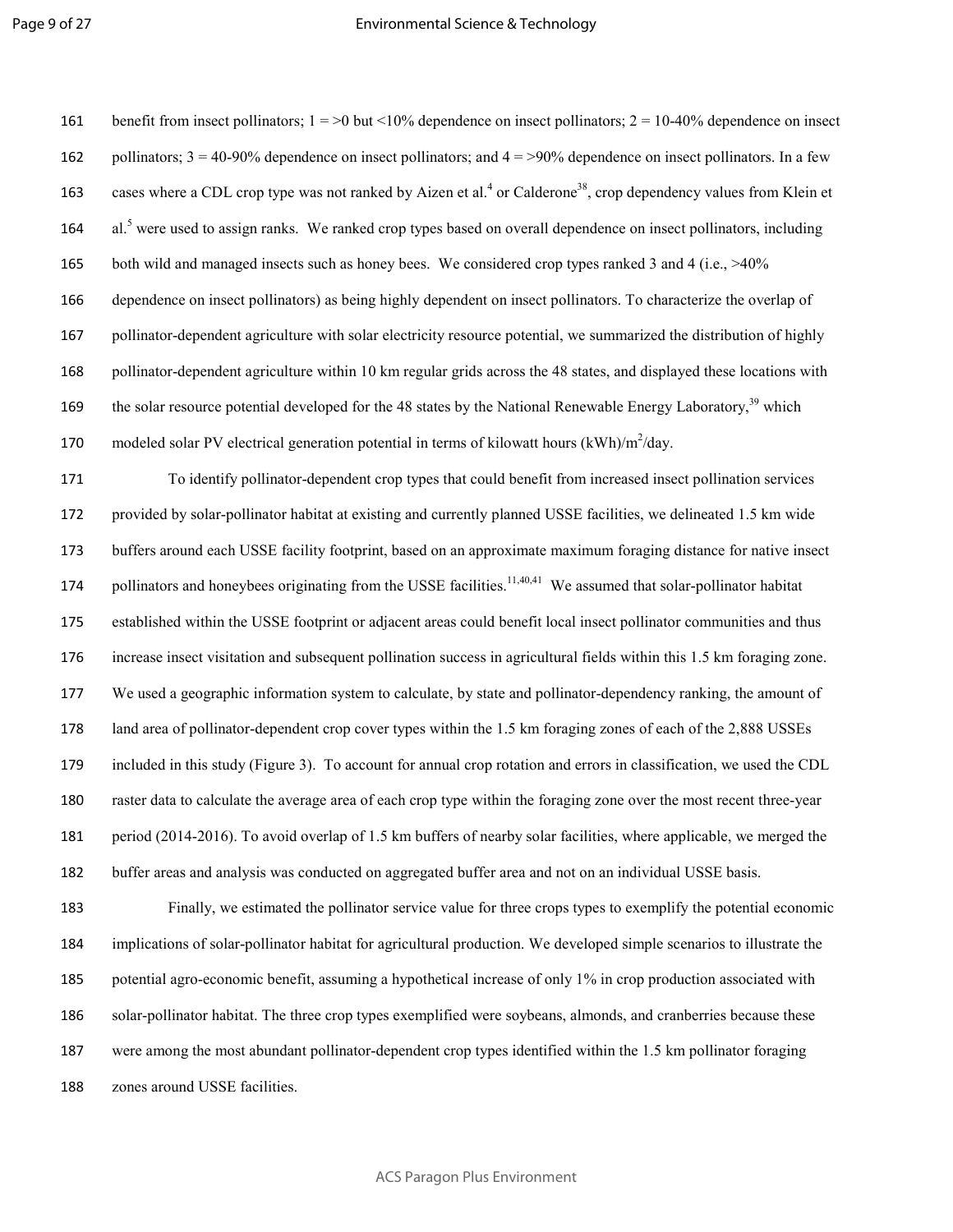



191 **Figure 3.** Example 2016 crop data layer (CDL) within 1.5 km of three existing and planned solar energy facilities 192 in North Carolina, USA. The inset shows the areas of different pollinator-dependent crop cover types present in the 193 foraging buffer zone, based on the pollinator-dependence status categories of Aizen et al.<sup>4</sup>, Calderone<sup>38</sup>, and Klein et 194 al.<sup>5</sup>. In this example, low and moderately pollinator-dependent crop types include cotton and peanuts  $(1-40\%$ 195 dependent upon pollinators), while the highly pollinator-dependent crops include squash and watermelons (>40% 196 dependent upon pollinators).

- 197 198
- 199 **Results**

200 The 2,888 existing and planned USSEs across the U.S. represent a combined electrical generation capacity 201 of 35,457 MW, with an average capacity of 12.2 MW  $(\pm 0.60 \text{ SE})$  per facility. The estimated total USSE footprint 202 size for all installations is approximately 11,346 km<sup>2</sup>, based on a relationship of 3.2 ha per MW of electrical 203 generation capacity. Based on the 2016 CDL,<sup>37</sup> approximately 1,300,000 km<sup>2</sup> of the conterminous U.S. is cultivated 204 for crop production, of which approximately  $500,000 \text{ km}^2$  are crop types that are at least partly dependent on insect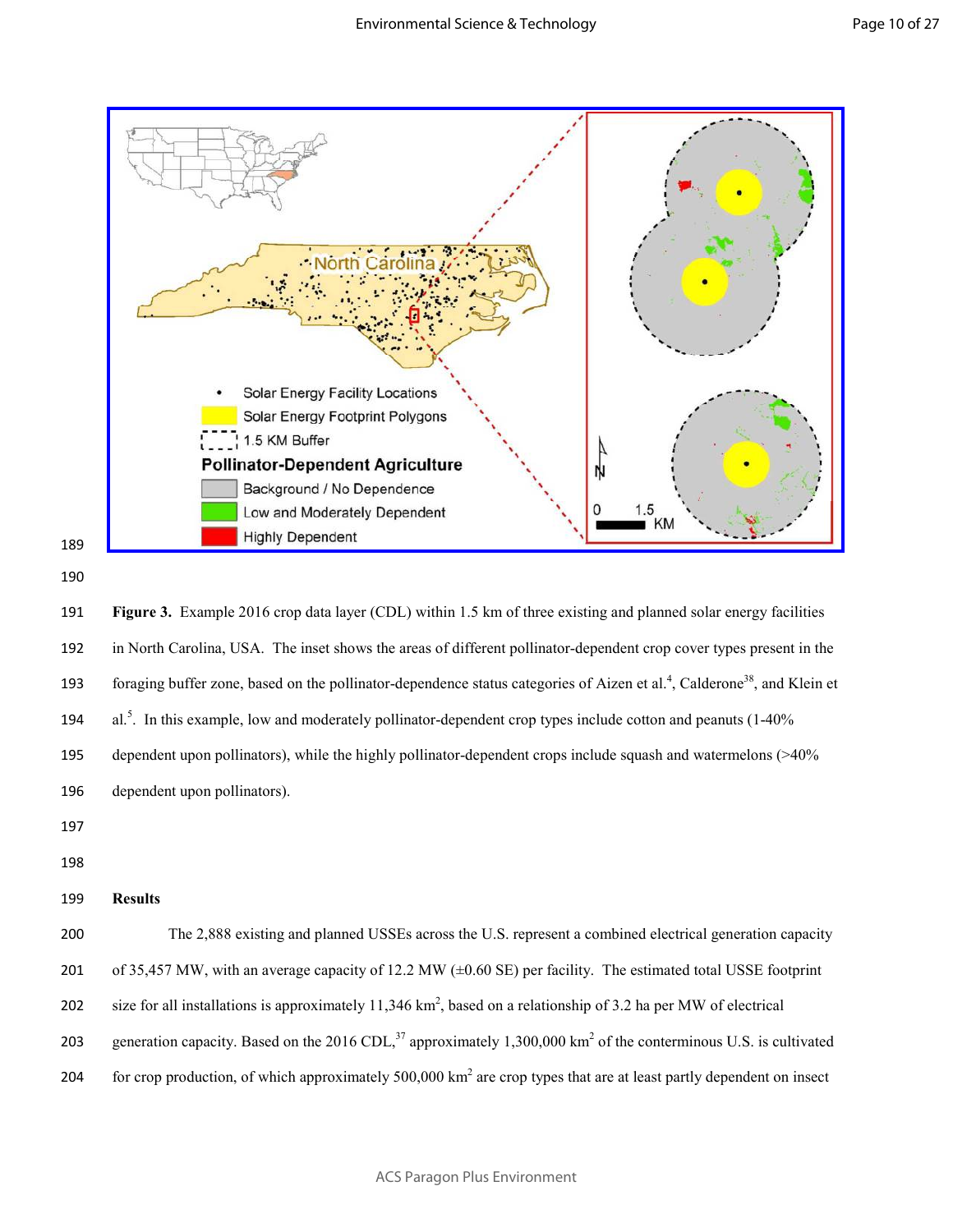205 pollination (pollinator dependence ranks 1-4) (**SI Table 1**). The total aggregated area within the 1.5 km pollinator

206 foraging buffer zones of all USSEs (including all existing and planned projects) was  $39,148 \text{ km}^2$ , of which

207 approximately 3,528 km<sup>2</sup> (9.0%) include agricultural crop types that could benefit from insect pollination (pollinator 208 dependence ranks 1-4) (SI Table 2). Of this latter area, approximately  $363 \text{ km}^2$  (10%) are used for crops that are 209 highly dependent on insect pollinators (>40% dependence; pollinator ranks 3 and 4). 210 The ten states with the greatest amount of land within 1.5 km of existing and planned USSE facilities 211 account for  $78\%$  (2,743 km<sup>2</sup>) of all pollinator-dependent agriculture near USSE facilities, and for nearly 98% (355  $212$  km<sup>2</sup>) of all highly pollinator-dependent agriculture near the facilities (Table 1). California has the greatest amount of 213 existing and planned solar energy capacity (14,562 MW), and also has the greatest amount of land within 1.5 km of 214 solar facilities  $(8,565 \text{ km}^2)$ . Other states with at least 2,000 km<sup>2</sup> within 1.5 km of solar facilities include North 215 Carolina, Massachusetts, and New Jersey. See **SI Table 3** for a complete summary of the intersection of solar 216 development and pollinator-dependent agriculture in each state. 217 Overall, there was no detectable geographic relationship between solar PV resource potential and locations 218 of highly pollinator dependent agriculture (Figures  $4 \& 5$ ). Many areas where solar PV resource potential is high do 219 not currently support large amounts of highly pollinator dependent agriculture, such as the Southwestern U.S. 220 However, there are several areas throughout the U.S., such as the Central Valley of California and along the East 221 Coast, where USSE developments and highly pollinator dependent agriculture occur (Figures 1 & 4). 222 Over  $3,500 \text{ km}^2$  of land within the 1.5 km pollinator foraging zones of existing and planned USSE facilities 223 contain crops that benefit from insect pollinators (>0% pollinator dependent; **SI Table 2**) and nearly 80% of this cropland  $(2,742 \text{ km}^2)$  occurs within the ten states with the most land area within the USSE foraging zones (**Table 1**). 225 Within these foraging zones, approximately  $363 \text{ km}^2$  of land contain crops that are highly dependent on insect 226 pollinators (>40% pollinator dependent). There are 12 states with at least 5 km<sup>2</sup> of pollinator-dependent cropland 227 within USSE foraging zones (Figure 6A). The three states with the greatest amount of highly pollinator-dependent 228 agriculture near solar facilities are California, North Carolina, and Massachusetts (Table 1; Figure 6B). These three 229 states also have the greatest amount of USSE foraging zone area (Table 1). For the states in which existing or 230 planned USSE facilities are present  $(n = 43)$ , there was a strong positive correlation between total aggregated 231 foraging area and total area of pollinator-dependent crops within the foraging zones (Pearson Correlation;  $r = 0.872$ ; 232  $p < 0.001$ ).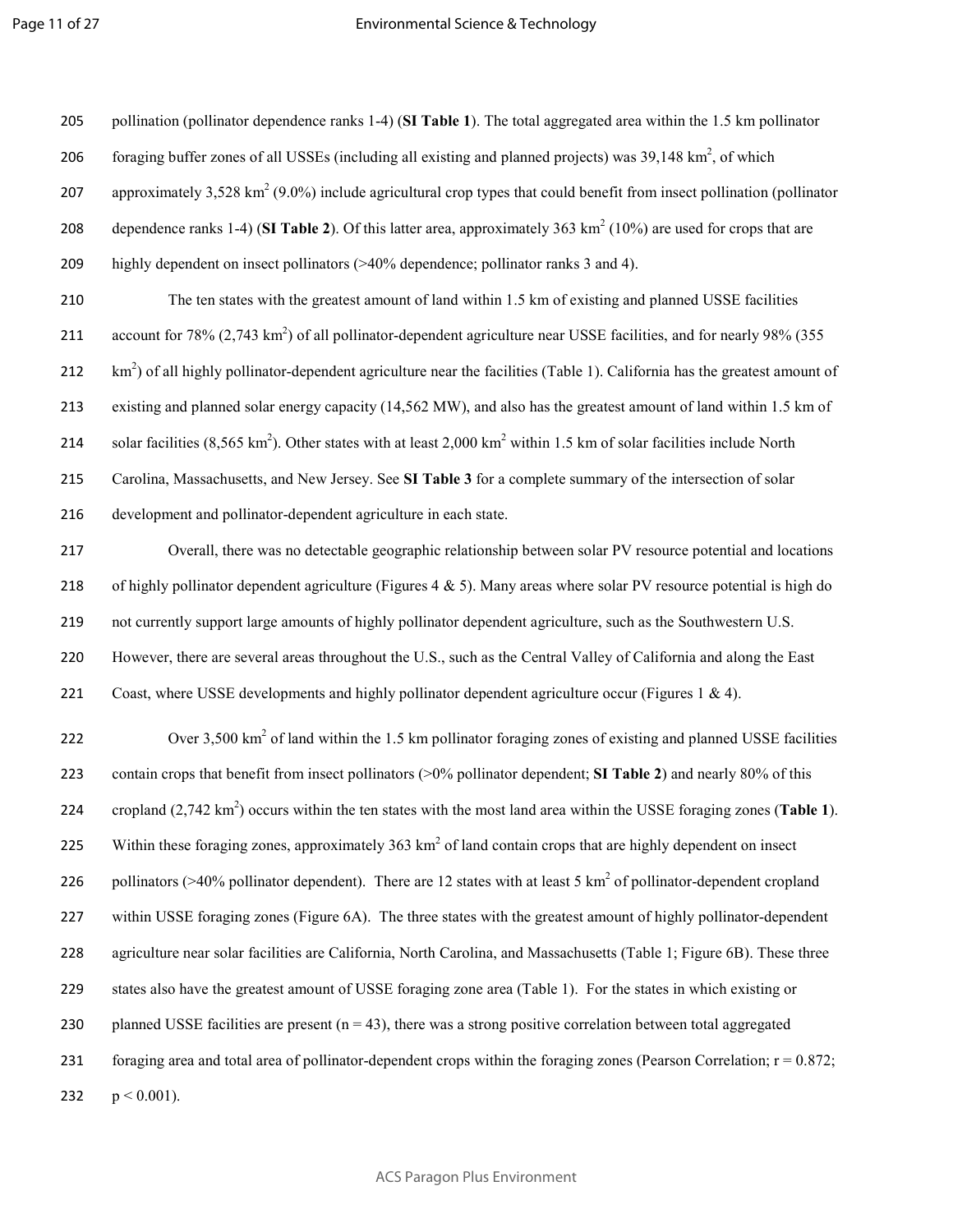| 233 Table 1. The ten states with the greatest total land area within 1.5 km of existing and planned USSE facilities. <sup>a</sup> |  |
|-----------------------------------------------------------------------------------------------------------------------------------|--|
|                                                                                                                                   |  |

| <b>State Name</b> | <b>Total Number of</b><br><b>USSE</b> Projects <sup>b</sup> | <b>Total USSE Electric</b><br>Capacity (MW)         | Total Area within 1.5<br>km of Solar Facilities<br>(km <sup>2</sup> ) <sup>c</sup> | <b>Total Area of</b><br>Pollinator-<br><b>Dependent</b><br><b>Crops within</b><br>1.5 km of Solar<br><b>Facilities</b><br>(km <sup>2</sup> ) | <b>Total Area of</b><br><b>Highly</b><br>Pollinator<br><b>Dependent</b><br><b>Crops within</b><br>1.5 km of Solar<br><b>Facilities</b><br>(km <sup>2</sup> ) <sup>d</sup> |
|-------------------|-------------------------------------------------------------|-----------------------------------------------------|------------------------------------------------------------------------------------|----------------------------------------------------------------------------------------------------------------------------------------------|---------------------------------------------------------------------------------------------------------------------------------------------------------------------------|
| California        | (680 existing,<br>776<br>96 planned)                        | 14,562<br>$(9,861)$ existing,<br>$4,701$ planned)   | 8,059<br>$(6,301)$ existing,<br>2,772 planned)                                     | 879.0                                                                                                                                        | 322.2                                                                                                                                                                     |
| North Carolina    | 591<br>(433 existing,<br>158 planned)                       | 4,027<br>$(2,427$ existing,<br>$1,600$ planned)     | 7,572<br>$(5,384)$ existing,<br>$2,817$ planned)                                   | 991.7                                                                                                                                        | 6.0                                                                                                                                                                       |
| Massachusetts     | 220<br>$(182$ existing,<br>38 planned)                      | 569<br>(474 existing,<br>95 planned)                | 2,238<br>$(1,956$ existing,<br>392 planned)                                        | 29.3                                                                                                                                         | 20.8                                                                                                                                                                      |
| New Jersey        | 218<br>$(213$ existing,<br>5 planned)                       | 666<br>$(614$ exiting,<br>52 planned)               | $\overline{2,}031$<br>$(1,964$ existing,<br>83 planned)                            | 109.3                                                                                                                                        | 4.0                                                                                                                                                                       |
| Arizona           | 111<br>(96 existing,<br>15 planned)                         | 2,528<br>$(1,889$ existing,<br>639 planned)         | 1,647<br>$\overline{(1,331)}$ existing,<br>506 planned)                            | 172.8                                                                                                                                        | 0.7                                                                                                                                                                       |
| Texas             | 42<br>(19 existing,<br>23 planned)                          | 2,701<br>(580 existing,<br>$2,121$ planned)         | 1,456<br>(529 existing,<br>927 planned)                                            | 58.2                                                                                                                                         | $\mathbf{0}$                                                                                                                                                              |
| Nevada            | 61<br>(52 existing,<br>9 planned)                           | 2,458<br>$(1,598$ existing,<br>860 planned)         | 1,301<br>(758 existing,<br>569 planned)                                            | 11.0                                                                                                                                         | $\overline{0}$                                                                                                                                                            |
| Florida           | 40<br>$(24$ existing,<br>16 planned)                        | 1,105<br>(331 existing,<br>774 planned)             | 1,070<br>(442 existing,<br>680 planned)                                            | 136.6                                                                                                                                        | $\overline{0.1}$                                                                                                                                                          |
| Minnesota         | (53 existing,<br>168<br>115 planned)                        | 489<br>$(255$ existing,<br>234 planned)             | 1,059<br>(464 existing,<br>650 planned)                                            | 254.6                                                                                                                                        | 0.2                                                                                                                                                                       |
| Georgia           | 39<br>(37 existing,<br>2 planned)                           | 1,030<br>(978 existing,<br>52 planned)              | 965<br>(901 existing,<br>64 planned)                                               | 100.2                                                                                                                                        | 1.1                                                                                                                                                                       |
| <b>Total</b>      | 2,266<br>$(1,789$ existing,<br>477 planned)                 | 30,135 MW<br>$(19,007$ existing,<br>11,128 planned) | $27,298$ km <sup>2</sup><br>$(20,030$ existing,<br>9,460 planned)                  | $2,742.7$ km <sup>2</sup>                                                                                                                    | $355.1 \text{ km}^2$<br>255                                                                                                                                               |

a 256 See Supplemental Information (**SI Table 3**) for a complete summary of the amount solar development and pollinator-dependent agriculture in each state.

257 b USSE projects are defined as those >1MW. Data Source: U.S. Energy Information Administration.<sup>17</sup>

258 258 <sup>c</sup> The sum of values in parentheses exceeds the total area because there is overlap of 1.5 km buffers for existing and planned USSE facilities.

259  $\frac{d}{dt}$  Highly pollinator dependent crop types are considered to be those that are >40% dependent on insect pollinators (pollinator dependence ranks 3 and 4).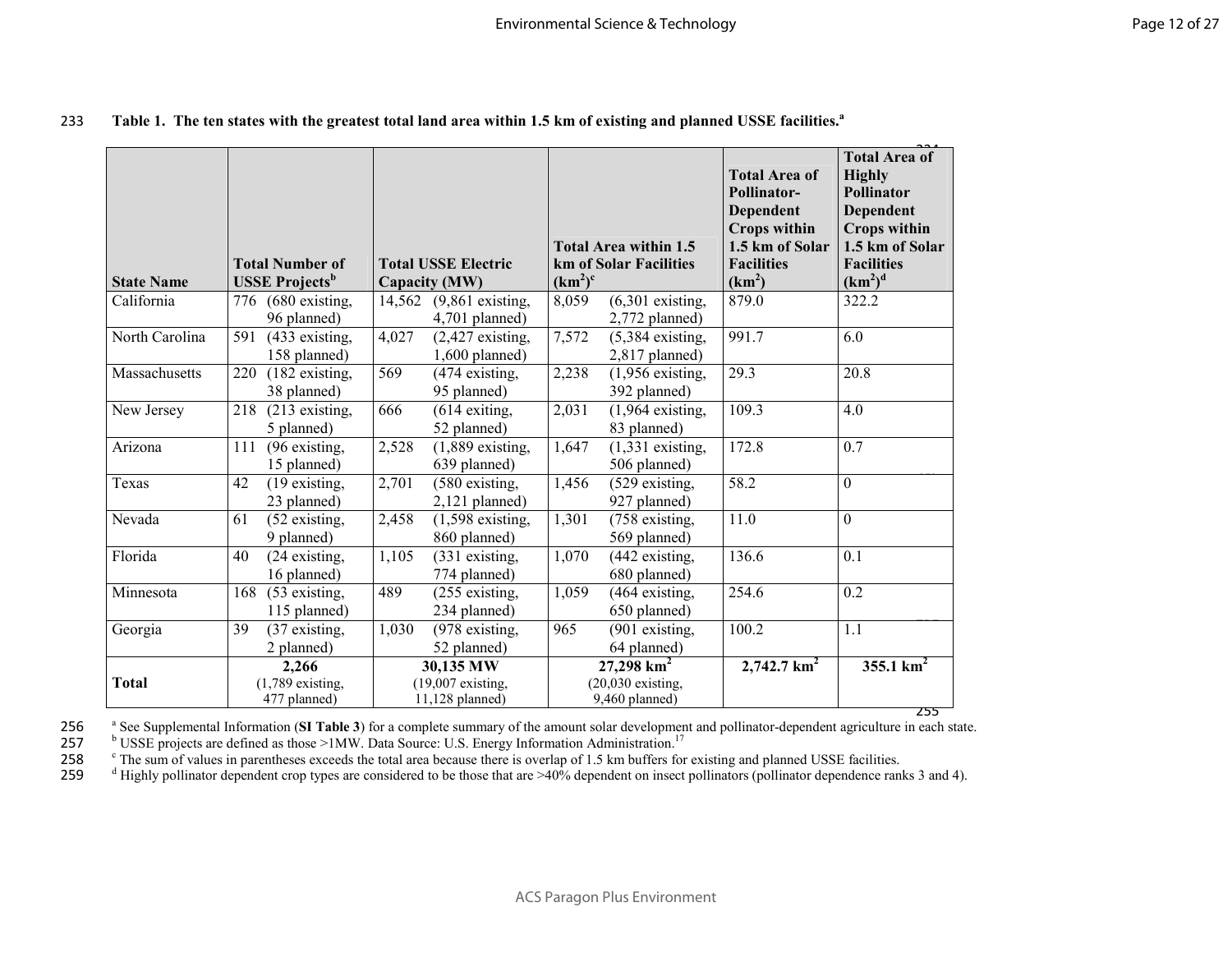260



**Figure 4**. Overlap of solar resource potential  $(kWh/m^2/day)$  and highly pollinator dependent agriculture (>40%)

262 dependence on insect pollinators).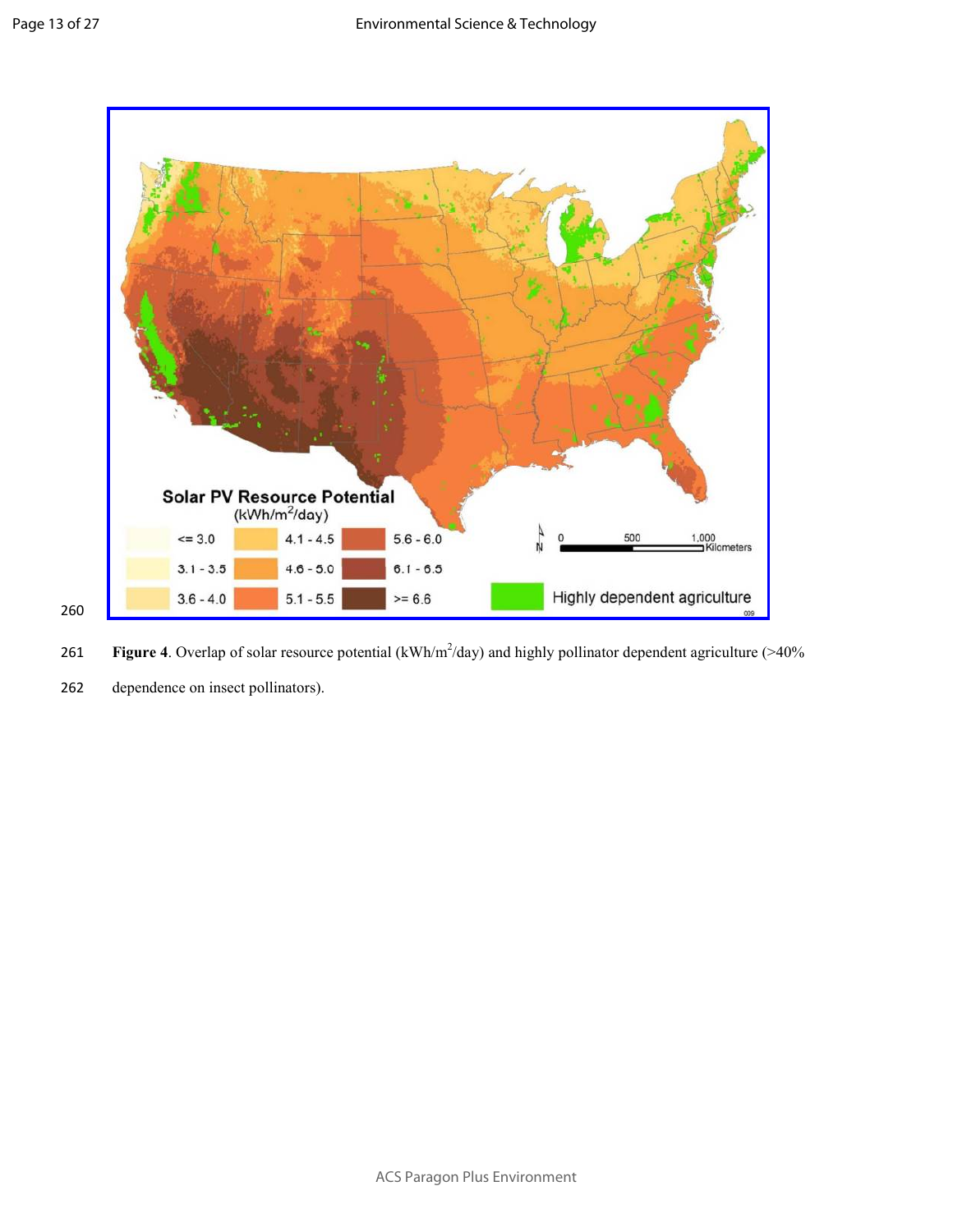

263

264 **Figure 5.** Amount of highly pollinator-dependent agriculture (>40% dependence on insect pollinators) by solar 265 resource potential ( $kWh/m^2/day$ ). Figures were normalized by dividing the total amount of highly pollinator-266 dependent agriculture  $(km^2)$  by the total land area  $(km^2)$  within each solar PV potential category. There was no 267 statistically-significant correlation between solar resource potential and amount of highly pollinator-dependent 268 agriculture (Pearson's  $r = 0.188$ ;  $p = 0.602$ ).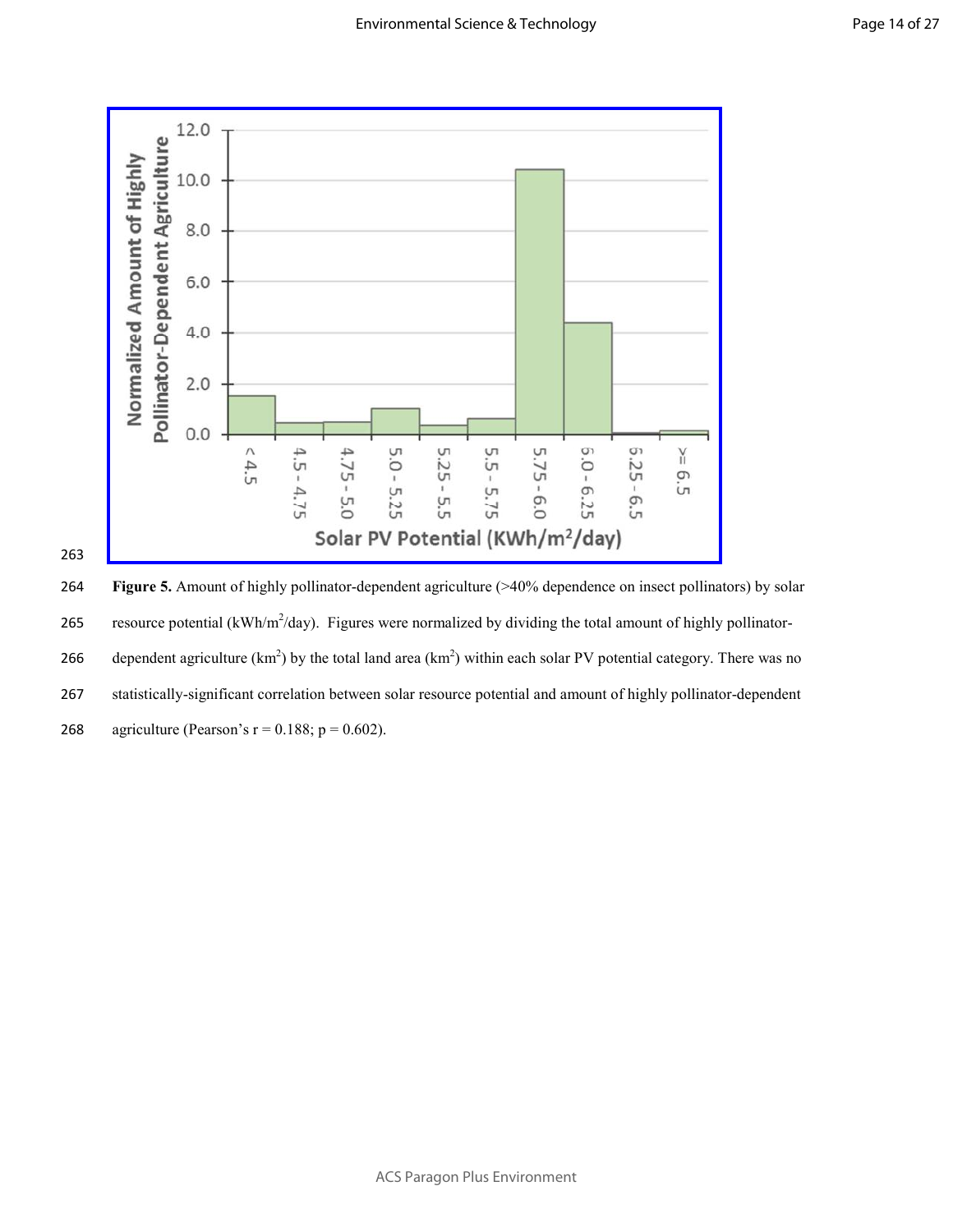

269

270

**Figure 6**. Amount of pollinator-dependent agriculture near existing and planned utility-scale solar energy facilities in the United States. (A) Amount of total pollinator-dependent agriculture (>0% pollinator facilities in the United States. (A) Amount of total pollinator-dependent agriculture (>0% pollinator 275 dependence) within 1.5 km of solar facilities. (B) Amount of highly dependent agriculture (>40% pollinator 276 dependence) within 1.5 km of solar facilities.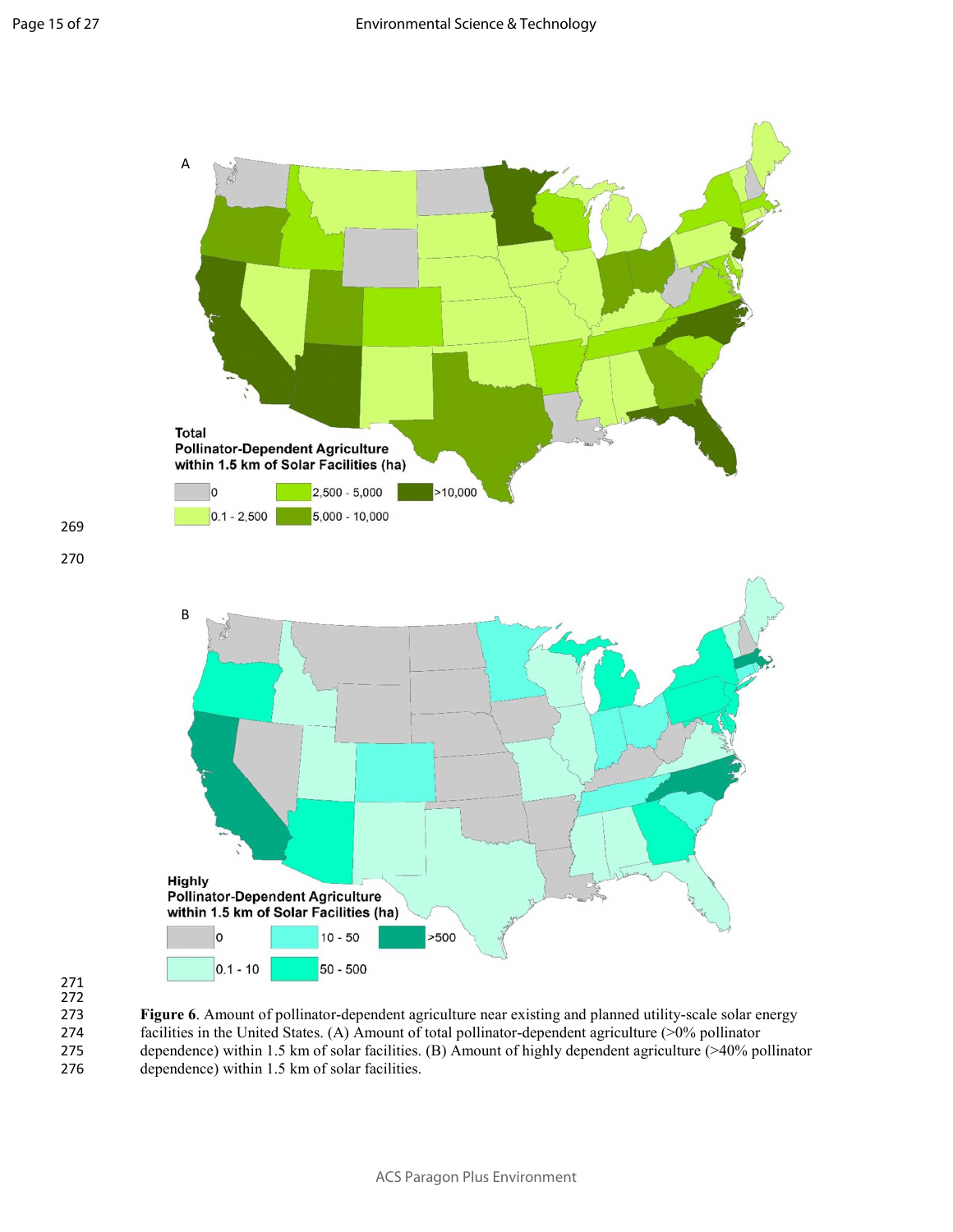Overall, the most abundant crops near USSE facilities that have some level of pollinator-dependence are soybeans, alfalfa, and cotton (Table 2A). These crops have a low to moderate dependence on insect pollinators (1- 40% dependence). The following five pollinator-dependent crop types accounted for over 90% of the pollinator-dependent agriculture near USSE facilities: soybeans, alfalfa, cotton, almonds, and citrus (Table 2A, 2B). The most abundant crops near USSE facilities that are highly dependent on insect pollinators are almonds, cranberries, and 282 melons (Table 2B). Highly pollinator-dependent crops account for nearly  $360 \text{ km}^2$  of all crops near USSE facilities that could benefit from insect pollinators.

To exemplify the potential economic implications of solar-pollinator habitat for agricultural production, we estimated the pollinator service value for three crops types known to occur within the 1.5 km foraging zone around USSE facilities. Assuming a hypothetical increase of only 1% in crop production associated with solar-pollinator habitat, agro-economic benefits for soybeans, almonds, and cranberries were estimated as follows: *Soybeans.* – Although soybeans are considered to be autogamous (self-fertilizing), insect 289 bollinators have been reported to increase vields by up to  $18\%$ <sup>42</sup> Sovbeans are the most 290 dominant crop type that we identified near USSE facilities, with nearly  $1,500 \text{ km}^2$  of soybean production occurring within 1.5 km of existing and planned solar facilities (Table 2A), which is about 0.45% of the total acreage of U.S. farmland in soybean 293 production in 2016  $(335,000 \text{ km}^2)$ .<sup>43</sup> The total estimated value of U.S. soybean crop was  $\text{294}$  \$40 billion USD.<sup>44</sup> Based on these figures, we estimate that the 2016 soybean production value in areas within 1.5 km of USSE facilities to be \$175 million USD. A 1% increase in soybean yield in these areas from increased pollination services facilitated by solar-pollinator habitat, therefore, could result in an additional \$1.75 million USD in soybean crop value. *Almonds.* – California's almond industry is valued at over \$5 billion USD.<sup>44</sup> Almond orchards are largely dependent upon managed honey bees to complete pollination. However, improved pollinator habitat near almond plantations may increase pollination by wild insects and improve the pollination efficiency of both managed and wild

304 pollinators.<sup>45</sup> We identified nearly 300 km<sup>2</sup> of almond orchards within 1.5 km of

ACS Paragon Plus Environment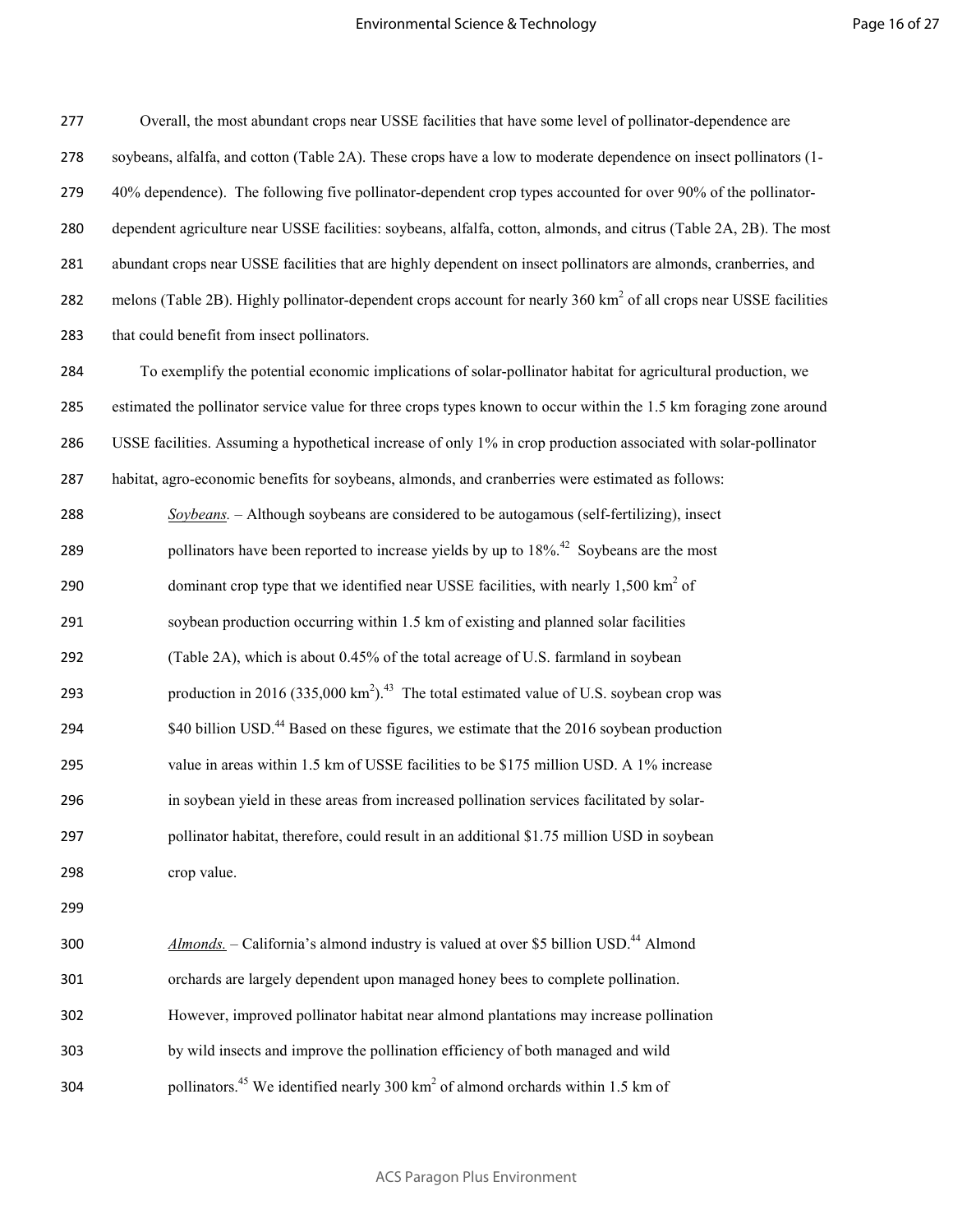| 305 | California USSE facilities (Table 2B), which represents approximately 8% of the total                          |
|-----|----------------------------------------------------------------------------------------------------------------|
| 306 | farmland in almond production in California (approximately 3,800 km <sup>2</sup> in 2016). <sup>46</sup> Based |
| 307 | on these figures, a 1% increase in almond production in these areas due to increased                           |
| 308 | pollination services from solar-pollinator habitat could result in an approximately \$4                        |
| 309 | million USD increase in almond crop production. Additional economic tradeoffs for the                          |
| 310 | almond industry related to solar-pollinator habitat could result from decreased reliance on                    |
| 311 | managed honey bees and associated reductions in honey bee rental fees, which averaged                          |
| 312 | \$750 USD per ha to pollinate almond orchards in 2016. <sup>47</sup>                                           |
| 313 |                                                                                                                |
| 314 | Cranberries. - Nearly all cranberry production areas we identified within 1.5 km of                            |
| 315 | USSE facilities were in the state of Massachusetts (Table 2B). The 19 km <sup>2</sup> of cranberry             |
| 316 | bogs near USSE facilities represent approximately one-third of the total area of cranberry                     |
| 317 | production in the state, which is valued at nearly \$70 million USD. <sup>48</sup> Based on these              |
| 318 | figures, a 1% increase in cranberry production in these areas due to increased pollination                     |
| 319 | services from solar-pollinator habitat could result in an approximate \$233,000 USD                            |
| 320 | increase in cranberry production. As with almonds, additional economic benefits for the                        |
| 321 | Massachusetts cranberry industry related to solar-pollinator habitat could also result from                    |
| 322 | decreased reliance on managed honey bees and associated reductions in honey bee rental                         |
| 323 | fees, which averaged \$417 USD per ha to pollinate cranberry bogs in 2016. <sup>47</sup>                       |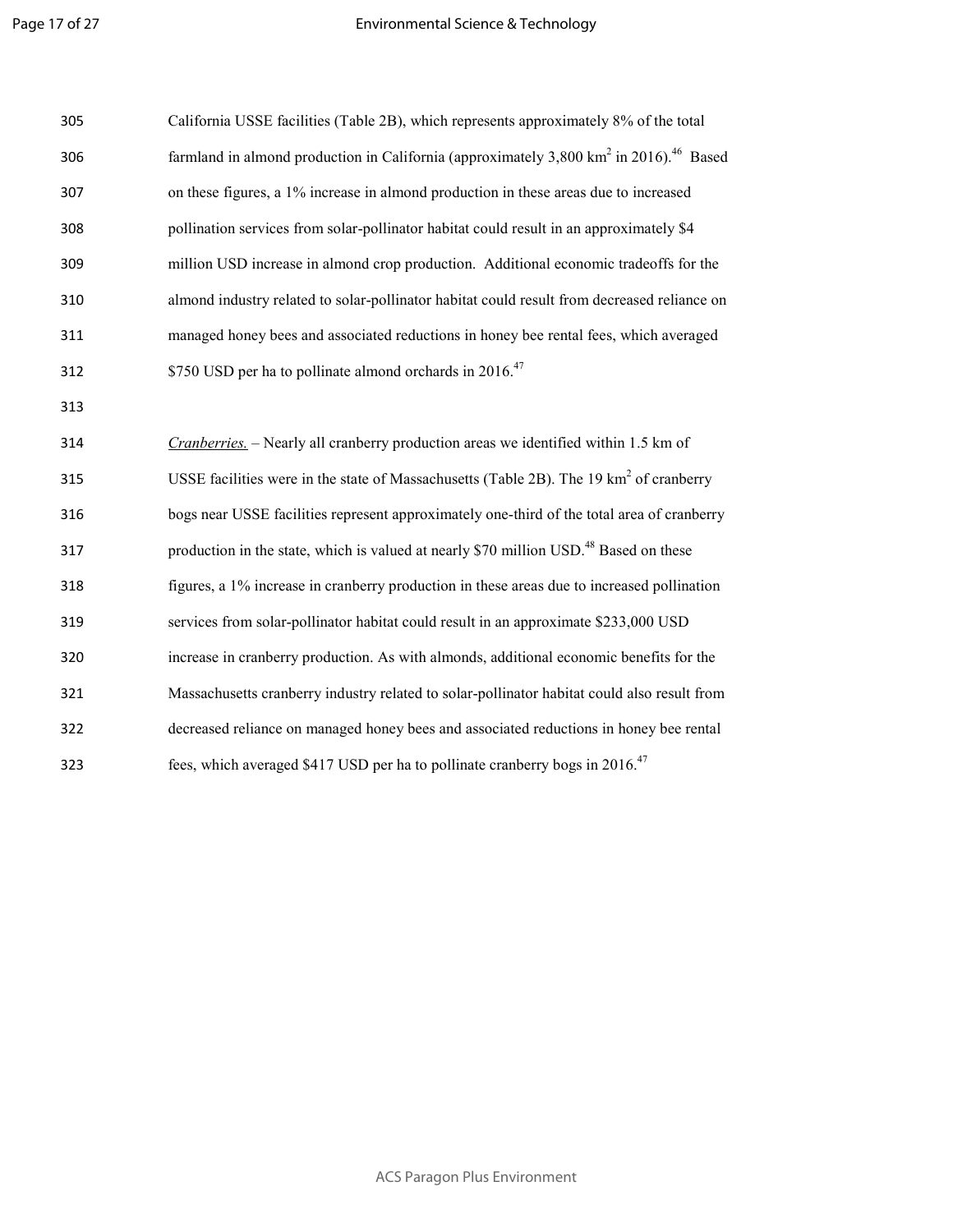### 324 **Table 2. Summary of pollinator-dependent cropland near existing and planned USSEs in the United States.**

325 **(A) Low and moderately dependent crops (1-40% pollinator dependence); (B) Highly dependent crop types** 

**(>40% pollinator dependence).<sup>a</sup>**326

327

#### 328 **(A) Low and Moderately Pollinator-Dependent Crops Insect Pollinator Total Hectares of Cropland in USSE**

| Crop         | Dependence<br>Rank <sup>b</sup> | сгормни ш соод<br><b>Foraging Zones,</b><br><b>All States</b> | <b>States with Greatest amount of Croplandwithin</b><br><b>USSE Foraging Zones</b> <sup>b</sup> |
|--------------|---------------------------------|---------------------------------------------------------------|-------------------------------------------------------------------------------------------------|
| Soybeans     | 2                               | 149,364                                                       | North Carolina (75,883 ha), Minnesota (21,040 ha),<br>New Jersey $(9,747$ ha)                   |
| Alfalfa      | 2                               | 78,326                                                        | California (27,592 ha), Arizona (15,450 ha), Utah<br>(7,744 ha), Oregon (4,782 ha)              |
| Cotton       | $\overline{2}$                  | 41,204                                                        | North Carolina (18,911 ha), California (6,081 ha),<br>Texas (5,506 ha), Georgia (5,188 ha)      |
| Citrus       |                                 | 20,781                                                        | Florida (13,400 ha), California (7,377 ha)                                                      |
| Tomatoes     |                                 | 10,202                                                        | California (10,067 ha)                                                                          |
| Peanuts      |                                 | 8,573                                                         | Georgia (4,022 ha), North Carolina (3,589 ha),<br>South Carolina (717 ha)                       |
| Onions       |                                 | 3,001                                                         | California (1,788 ha), Oregon (1,092 ha), Idaho (81<br>ha)                                      |
| Beans        |                                 | 1,770                                                         | California (460 ha), Oregon (429 ha), Minnesota<br>(238 ha), Idaho (169 ha)                     |
| Sunflower    | $\overline{2}$                  | 340                                                           | California (219 ha), Colorado (63 ha)                                                           |
| Strawberries | 2                               | 292                                                           | California (186 ha), Florida (93 ha)                                                            |

329 330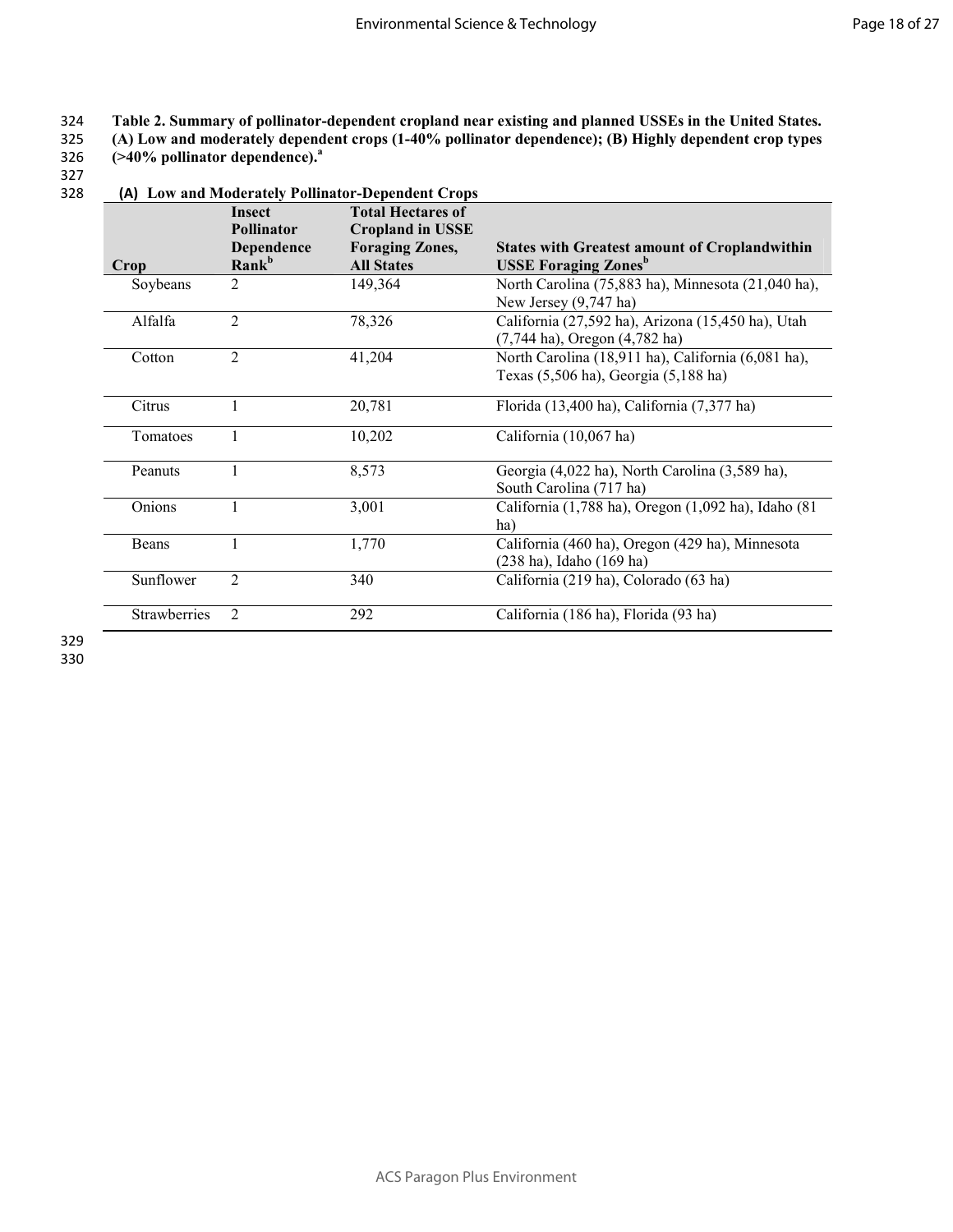|                                                     | <b>Insect</b><br><b>Pollinator</b><br>Dependence | <b>Total Hectares of</b><br><b>Cropland</b> in<br><b>USSE Foraging</b> |                                                                                      |
|-----------------------------------------------------|--------------------------------------------------|------------------------------------------------------------------------|--------------------------------------------------------------------------------------|
| Crop                                                | Rank <sup>b</sup>                                | <b>Zones, All States</b>                                               | <b>States with Greatest amount of Croplandwithin</b><br><b>USSE Foraging Zones</b> c |
| Almonds <sup>d</sup>                                | 3                                                | 29,718                                                                 | California (29,718 ha)                                                               |
| Cranberries                                         | 3                                                | 1,904                                                                  | Massachusetts (1,885 ha), New Jersey (11 ha)                                         |
| Melons<br>(Cantaloupes,<br>Honeydew,<br>Watermelon) | $\overline{4}$                                   | 1,287                                                                  | California (1,013 ha), Maryland (106 ha), Arizona<br>(61 ha), North Carolina (36 ha) |
| Apples                                              | 3                                                | 867                                                                    | North Carolina (397 ha), Massachusetts (157 ha),<br>New York (126 ha)                |
| <b>Blueberries</b>                                  | 3                                                | 521                                                                    | New Jersey (202 ha), Michigan (93 ha), North<br>Carolina (77 ha), Georgia (44 ha)    |
| Plums                                               | 3                                                | 477                                                                    | California (473 ha), New York (2 ha)                                                 |
| Cherries                                            | 3                                                | 418                                                                    | California (408 ha), Oregon (5 ha), Michigan (3 ha)                                  |
| Pumpkins / Squash<br>/ Gourds                       | $\overline{4}$                                   | 351                                                                    | New Jersey (115 ha), Massachusetts (106 ha), North<br>Carolina (24 ha)               |
| Peaches                                             | 3                                                | 189                                                                    | California (53 ha), Georgia (40 ha), New Jersey (27<br>ha), North Carolina (22 ha)   |
| Cucumbers                                           | 3                                                | 100                                                                    | North Carolina (35 ha), New Jersey (30 ha),<br>Michigan (10 ha)                      |

### 331 **(B) Highly Pollinator-Dependent Crops**

<sup>a</sup> The ten most abundant crops (in terms of planting acreage) in each pollinator-dependency category within 1.5 km of USSEs are listed in these tables. See Supplemental Information for a complete list of the pollinator-dependent crops near USSEs.

<sup>b</sup> Insect pollinator dependence rank based on Aizen et al.<sup>4</sup> and Calderone<sup>38</sup>:  $1 = >0$  but <10% dependence on insect pollinators;  $2 = 10-40\%$  dependence on insect pollinators;  $3 = 40-90\%$  dependence on insect pollinators;  $4 = >90\%$ dependence on insect pollinators.

 $c$  Values in parentheses (ha) represent the amount of land planted with the particular crop within 1.5 km of existing and planned USSEs within that state.

<sup>d</sup> Almond pollination is largely accomplished by managed insect pollinators (e.g., honey bees). However, improved habitat near almond orchards may increase pollination by wild insects and improve the pollination efficiency of both managed and wild pollinators.<sup>45</sup>

332

333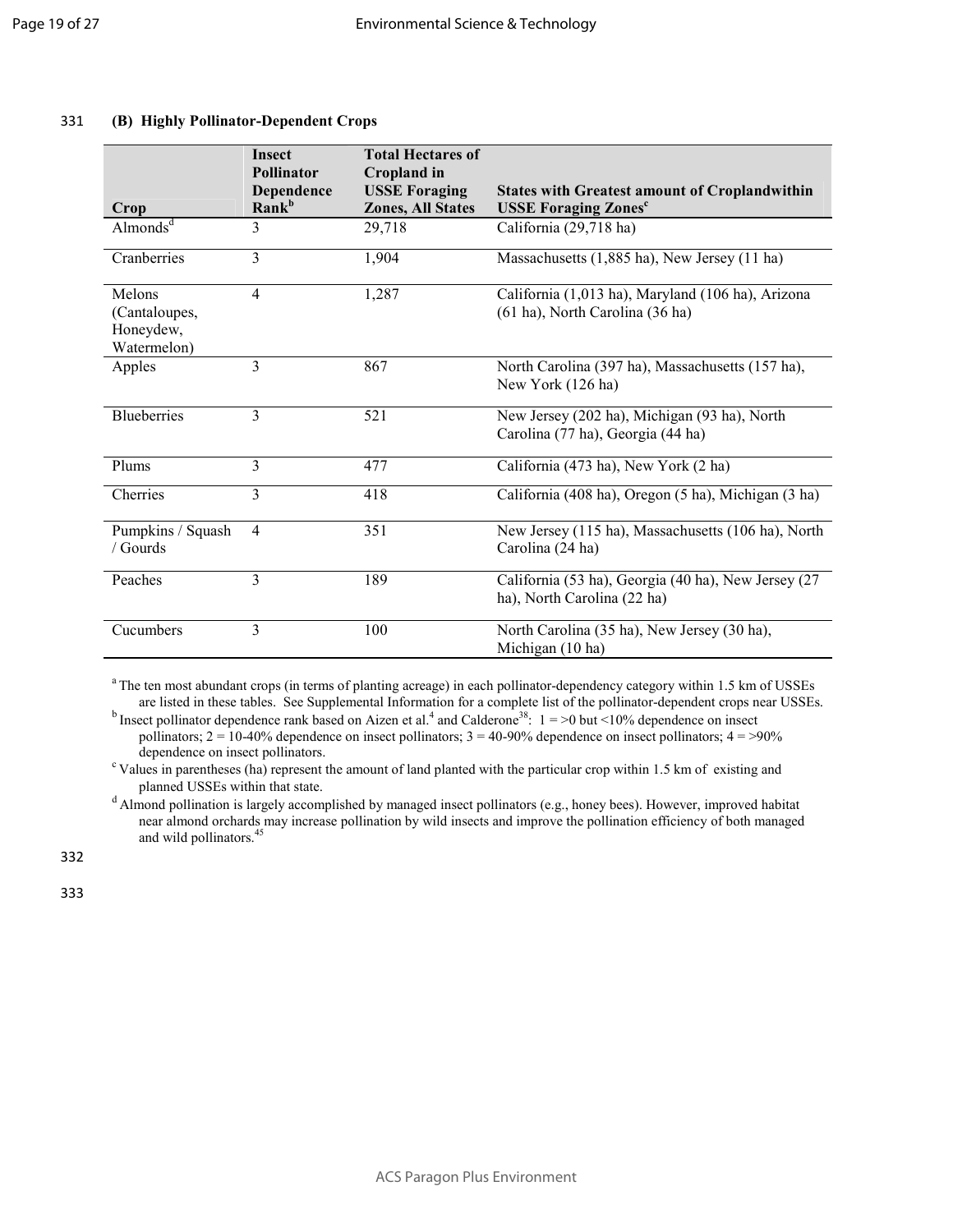### **Discussion**

A growing body of literature has demonstrated the potential effectiveness of pollinator habitat established in agricultural landscapes in conserving insect pollinators and restoring important ecosystem services they 337 provide.<sup>11,28,35</sup> Our results highlight one such opportunity, namely the development of solar-pollinator habitat to improve the compatibility of USSE facilities in agricultural landscapes. The development of such pollinator habitat at USSE facilities has the potential to increase the biodiversity and abundance of both wild and managed insect 340 pollinators, which in turn can increase pollination services.<sup>49</sup> We identified nearly 7,000 km<sup>2</sup> of cultivated cropland near existing and planned USSE facilities in the U.S. (**SI Table 2**), with over half of this cropland planted in crops that are at least partially reliant on insect pollination. While the amount of cropland that could benefit from solar-pollinator habitat represents less than 1% of the total U.S. cropland in production with pollinator-dependent 344 agriculture (approximately 500,000 km<sup>2</sup> in 2016),<sup>37</sup> there may be significant economic benefits at local scales where there is overlap between USSE development and high-value insect pollinator-dependent crops, especially in those areas where insect pollination is essential for production (e.g., for crops with >40% dependence on insect pollinators).

Our study focused on understanding the potential for agricultural benefits of solar-pollinator habitat by identifying the intersection of USSE development and surrounding agriculture that could benefit from insect pollinators. Our 1.5 km pollinator foraging zones were sized to represent the average foraging activity of native pollinators and honey bees. The planting and maintenance of native pollinator-friendly vegetation at USSE developments in agricultural landscapes could offset local impacts to agricultural production not only through benefits provided by increased pollination services, but also through services such as insect pest management and 354 storm water and erosion control.<sup>24</sup> However, quantifying the actual benefits of solar-pollinator habitat to agricultural production depends on a number of additional factors, such as the specific methods to establish and maintain solar-356 pollinator habitat (e.g., seed mixes, soil preparation methods, and habitat management practices), the amount of solar-pollinator habitat provided, and characteristics of the regional pollinator community (e.g., insect diversity, flight distances, pollination efficiency, etc.). For example, some insect species are highly specialized and require uncommon genera of plants for pollen sources that may be difficult to establish within solar facilities. Additional research is needed to understand how these factors could influence the potential agricultural benefits of solar-pollinator habitat. However, our simple extrapolation of the potential economic implications of providing solar-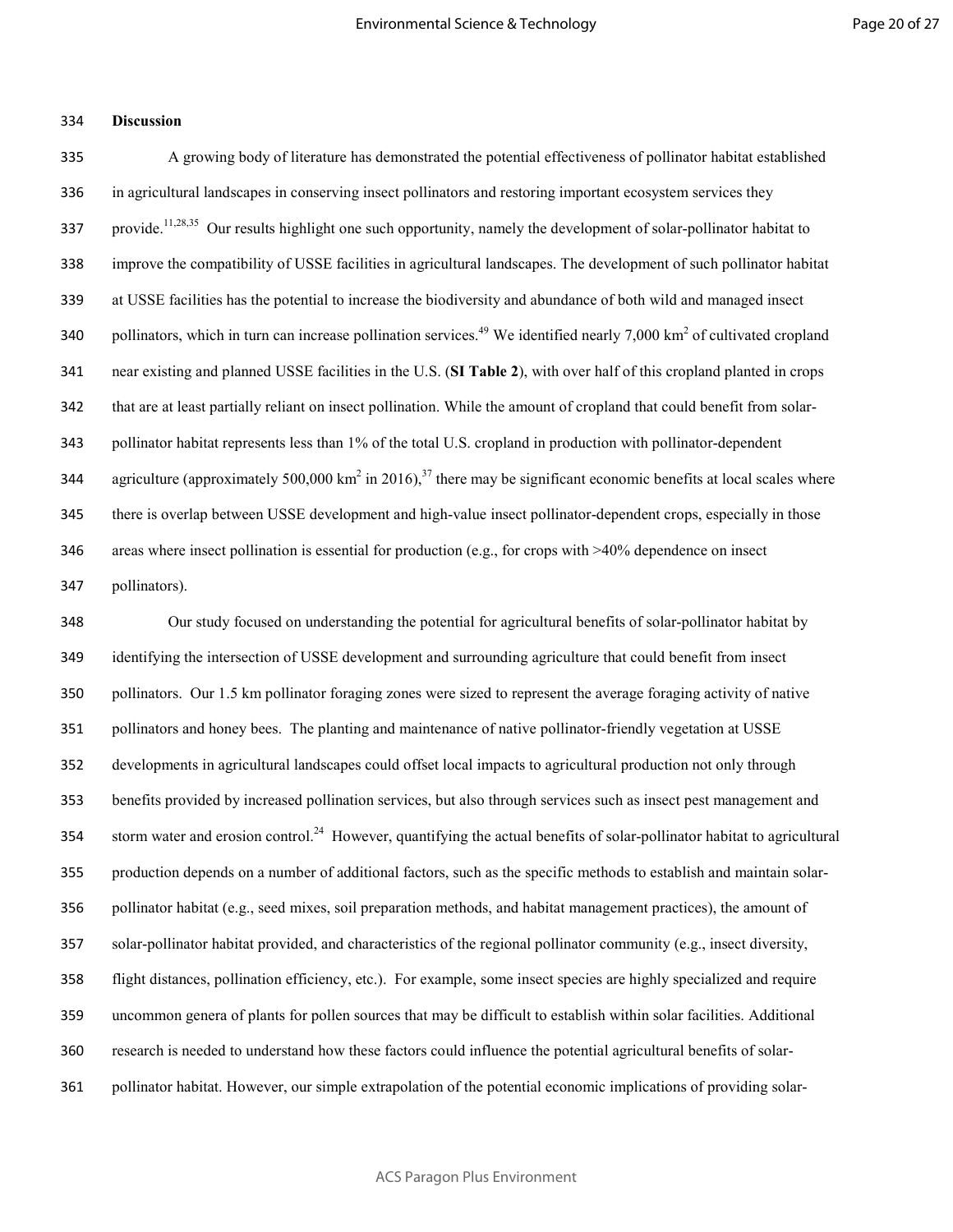#### Environmental Science & Technology

pollinator habitat for three crop types underscores the potential pollination service benefit that solar-pollinator habitat may provide for agricultural production. Almonds, cranberries, and soybeans represent over half of the total pollinator-dependent agriculture currently within the foraging zones at USSE facilities across the U.S. (Table 2). Our hypothetical case studies for these three crop types illustrate the broad geographic potential for solar-pollinator habitat benefits to agricultural production and the economic benefits of solar-pollinator habitat for agricultural production, which could represent millions of dollars (USD).

This study represents the first step towards understanding the potential agro-economic benefits of solar-pollinator habitat. Our assessment of the possible pollinator service implications for soybeans, almonds, and cranberries not only exemplifies the potential agro-economic value of solar-pollinator habitat, but we also identified several knowledge gaps that need to be addressed to better understand solar-pollinator habitat service values. Due to the geographic variation in insect communities, soil types, vegetation, and agriculture practices, spatially-explicit analyses are needed to better understand the benefits of solar-pollinator habitat to nearby agriculture. To be effective, approaches should be developed in an ecosystem services evaluation framework that incorporates economic valuation models that enable the valuations to be based more accurately on crop-specific pollinator dependencies. Additional accuracy in the estimation of benefits could be obtained through utilization of field measurements from before-after solar-pollinator studies, such as changes in insect community abundance and diversity, changes in insect visitation to nearby agricultural fields, and, ultimately, changes in agricultural production.

Pollinator habitat may be established throughout solar facilities (i.e., around and under the solar arrays), in undeveloped areas of the solar facilities, or within adjacent offsite areas. Decisions on the type of pollinator habitat to be created will vary by geographic region, as abiotic processes (e.g., precipitation), native vegetation, and insect pollinator communities also vary geographically. Project developers should consult with regional biologists to identify the appropriate vegetation suitable for the local insect pollinator community that can be feasibly grown among the USSE infrastructure. For example, in Minnesota, where legislation was passed in 2016 to establish a 386 statewide standard for pollinator-friendly solar development, over 930 ha of pollinator habitat has been established at existing solar facilities, consisting of flowering vegetation native to the Midwestern U.S. such as black-eyed susan 388 (*Rudbeckia hirta*), purple prairie clover (*Dalea purpurea*), and partridge pea (*Chamaecrista fasciculate*).<sup>50,51</sup> Similarly, the establishment and maintenance of solar-pollinator habitat should be considered as part of the project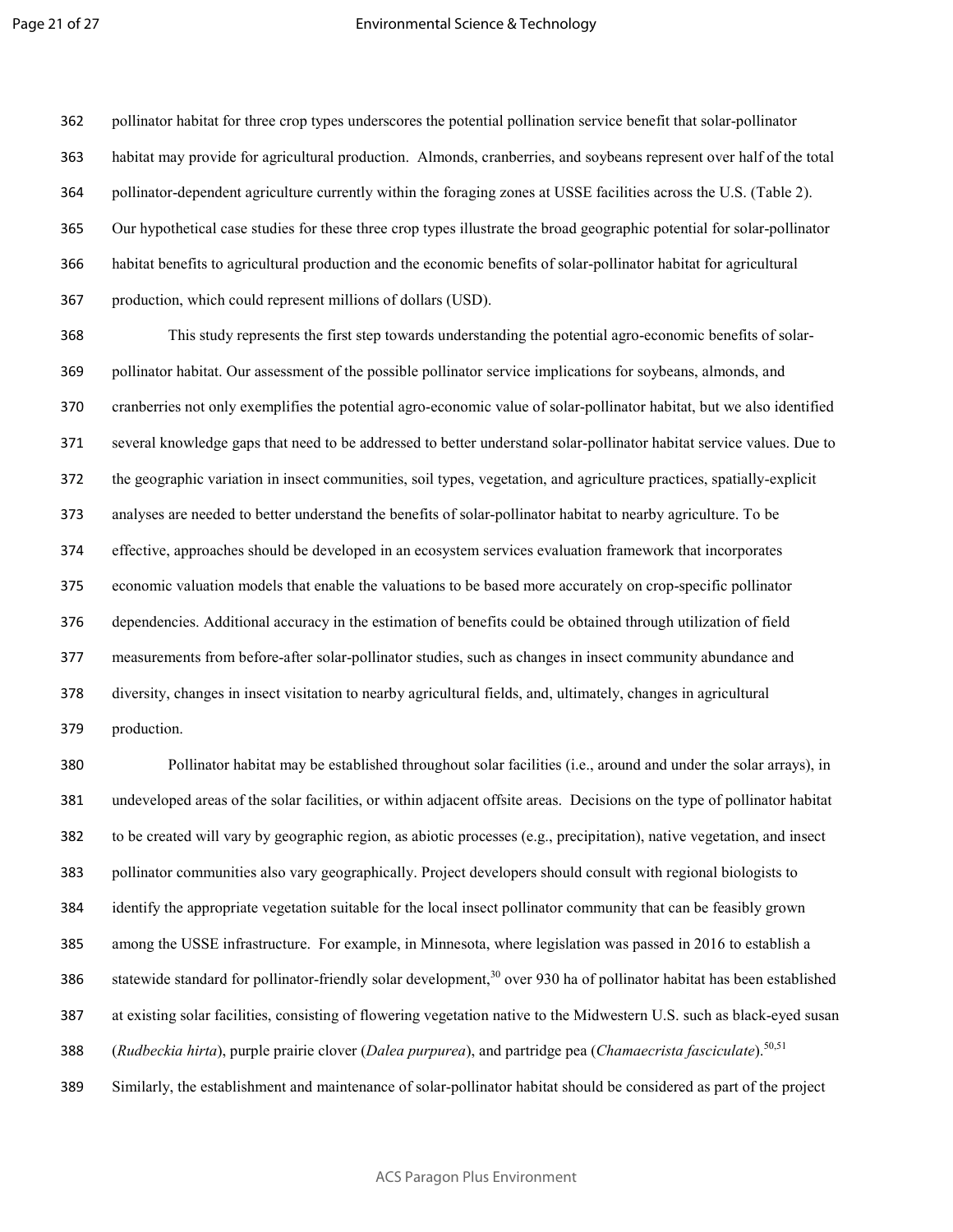design and long term operations of USSE facilities planned in agricultural landscapes. For example, typical maintenance activities for pollinator habitat include periodic mowing or prescribed burning to remove undesirable 392 weeds and woody vegetation.<sup>52</sup> While infrequent mowing activities may occur in pollinator habitat established in on-site and offsite locations, prescribed fire might only be an appropriate maintenance activity in offsite habitat locations due to risks of damaging on-site solar infrastructure. Increased insect pollination services are just one of several ecosystem benefits that could be provided through solar-pollinator habitat. Other ecosystem services resulting from the planting and development of pollinator habitat at USSE facilities may include, but are not limited to, improvements to local biodiversity, water control, and carbon storage. Future ecosystem services evaluation frameworks, therefore, could be expanded to quantify a broader suite of services for not only the solar energy sector but for the wind energy and transmission sectors as

well, which could work towards an improved understanding of the landscape compatibility of large-scale energy developments.

#### **Supporting Information**

A detailed summary of results on the amount USSE development and pollinator-dependent agriculture within the 1.5 km foraging zones in each state. Tables summarize for each state: the amount of total 2016 agriculture production, total amount of USSE development and crop area within the 1.5 km foraging zones around USSE facilities, and amount of pollinator-dependent crop types within 1.5 km foraging zones around USSE facilities.

#### **Acknowledgments**

This work is based on work supported by the U.S. Department of Energy Solar Energy Technologies Office. This

manuscript was created by UChicago Argonne, LLC, Operator of Argonne National Laboratory ("Argonne").

Argonne, a DOE Office of Science laboratory, is operated under Contract No. DE-AC02-06CH11357. The U.S.

Government retains for itself, and others acting on its behalf, a paid-up nonexclusive, irrevocable worldwide license

in said article to reproduce, prepare derivative works, distribute copies to the public, and perform publicly and

- display publicly, by or on behalf of the Government. We thank Erin Lieberman (Invenergy, LLC) and Rob Davis
- (Fresh Energy) for photographs. We also thank C. Negri and other reviewers at Argonne National Laboratory for
- constructive comments on previous drafts of this manuscript.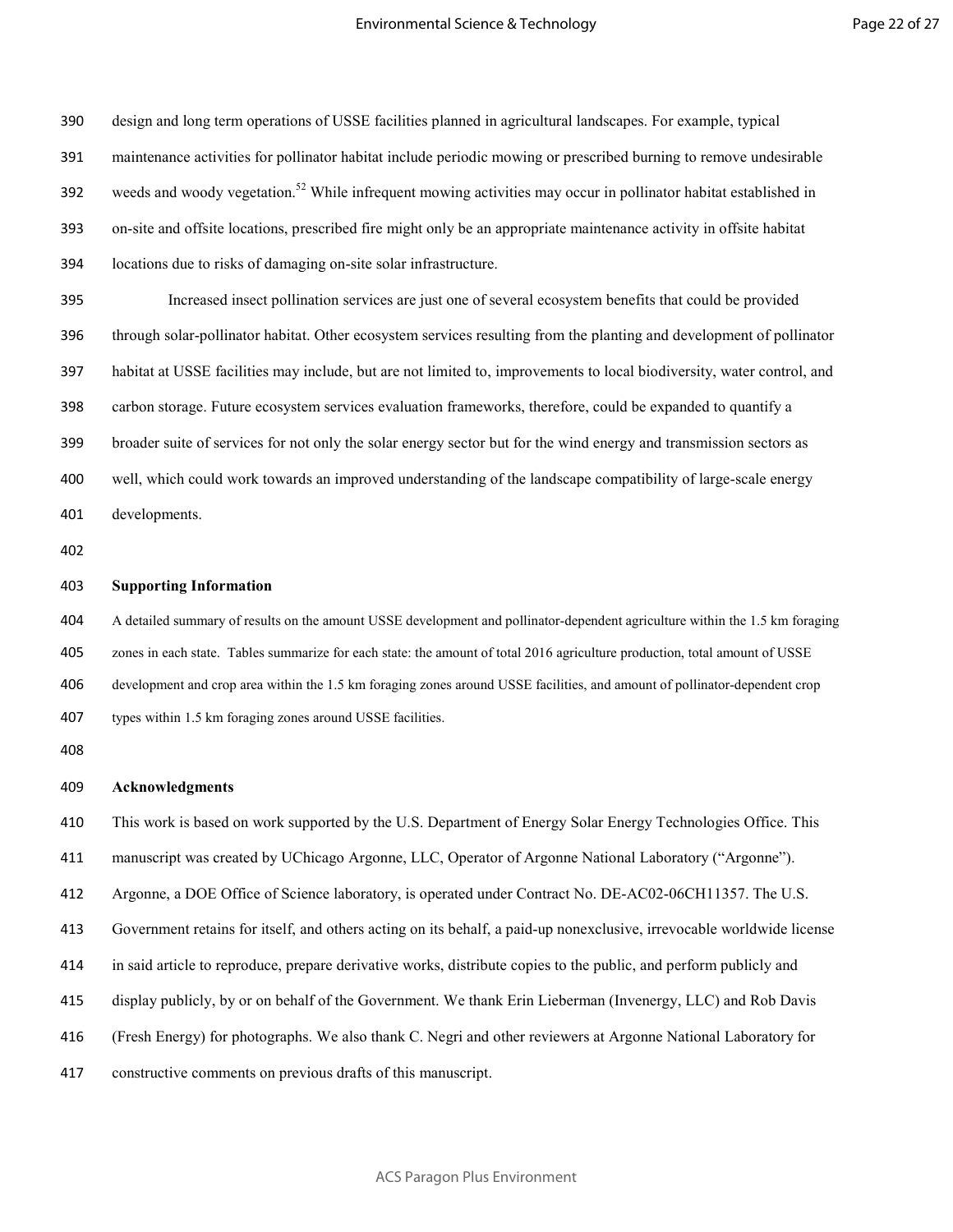### **References**

- (1) Stork, N. E.; Mcbroom, J.; Gely, C.; Hamilton, A. J. New approaches narrow global species estimates for beetles, insects, and terrestrial arthropods. *[Proc. Natl. Acad. Sci. USA](http://pubs.acs.org/action/showLinks?pmid=26034274&crossref=10.1073%2Fpnas.1502408112&coi=1%3ACAS%3A528%3ADC%252BC2MXpt1ejt7k%253D&citationId=p_n_1_1).* **2015**, 112 (24)**,** 7519–7523.
- (2) Garibaldi, L. A.; Carvalheiro, L. G.; Leonhardt, S. D.; Aizen, M. A.; Blaauw, B. R.; Isaacs, R.; Kuhlmann, M.; Kleijn, D.; Klein, A. M.; Kremen, C.; Morandin, L.; Scheper, J.; Winfree, R. From research to action: enhancing crop yield through wild pollinators. *[Front. Ecol. Environ](http://pubs.acs.org/action/showLinks?crossref=10.1890%2F130330&citationId=p_n_2_1)*. **2014**, 12 (8), 439–447.
- (3) Potts, S. G.; Imperatriz-Fonseca, V.; Ngo, H. T.; Aizen, M. A.; Biesmeijer, J. C.; Breeze, T. D.; Dicks, L. V.; Garibaldi, L. A.; Hill, R.; Settele, J.; Vanbergen, A. J. Safeguarding pollinators and their values to human well-being. *[Nature](http://pubs.acs.org/action/showLinks?pmid=27894123&crossref=10.1038%2Fnature20588&coi=1%3ACAS%3A528%3ADC%252BC28XhvFGgurjL&citationId=p_n_3_1)* **2016**, 540 (7632), 220–229.
- (4) Aizen, M. A.; Garibaldi, L. A.; Cunningham, S. A.; Klein, A. M. How much does agriculture depend on pollinators? Lessons from long-term trends in crop production. *[Ann. Bot](http://pubs.acs.org/action/showLinks?pmid=19339297&crossref=10.1093%2Faob%2Fmcp076&coi=1%3ACAS%3A280%3ADC%252BD1MznvV2iug%253D%253D&citationId=p_n_4_1).* **2009**, 103 (9), 1579–1588.
- (5) Klein, A.; Vaissière, B. E.; Cane, J. H.; Steffan-Dewenter, I.; Cunningham, S. A.; Kremen, C.; Tscharntke, T. Importance of pollinators in changing landscapes for world crops. *[Proc. R. Soc. London B. Biol. Sci](http://pubs.acs.org/action/showLinks?pmid=17164193&crossref=10.1098%2Frspb.2006.3721&coi=1%3ACAS%3A280%3ADC%252BD28jis1OqtA%253D%253D&citationId=p_n_5_1).* **2007**, 274, 303–313.
- (6) *Honey bee colony collapse disorder*; Congressional Research Service 7-5700: RL33938, 2010; https://fas.org/sgp/crs/misc/RL33938.pdf.
- (7) *Creating a Federal Strategy to Promote the Health of Honey Bees and Other Pollinators*; Presidential Memorandum; The White House: Washington DC, 2014; https://obamawhitehouse.archives.gov/the-pressoffice/2014/06/20/presidential-memorandum-creating-federal-strategy-promote-health-honey-b.
- (8) *The assessment report of the Intergovernmental Science-Policy Platform on Biodiversity and Ecosystem Services on pollinators, pollination and food production*; Secretariat of the Intergovernmental Science-Policy Platform on Biodiversity and Ecosystem Services, Bonn, Germany, 2016.
- (9) Ekroos, J.; Ödman, A. M.; Andersson, G. K. S.; Birkhofer, K.; Herbertsson, L.; Klatt, B. K.; Olsson, O.; Olsson, P. A.; Persson, A. S.; Prentice, H. C.; Rundlöf, M.; Smith, H. G.; Sparing land for biodiversity at multiple spatial scales. *[Front. Ecol. Evol.](http://pubs.acs.org/action/showLinks?crossref=10.3389%2Ffevo.2015.00145&citationId=p_n_9_1)* **2016**, 3:1–11. http://dx.doi.org/10.3389/fevo.2015.00145
- (10) Lichtenberg, E. M.; Kennedy, C. M.; Kremen, C.; Batáry, P.; Berendse, F.; Bommarco, R.; Bosque‐Pérez, N. A.; Carvalheiro, L. G.; Snyder, W. E.; Williams, N. M.; Winfree, R.; Klatt, B. K.; Åström, S.; Benjamin, F.; Brittain, C.; Chaplin-Kramer, R.; Clough, Y.; Danforth, B.; Diekötter, T.; Eigenbrode, S. D.; Ekroos, J.;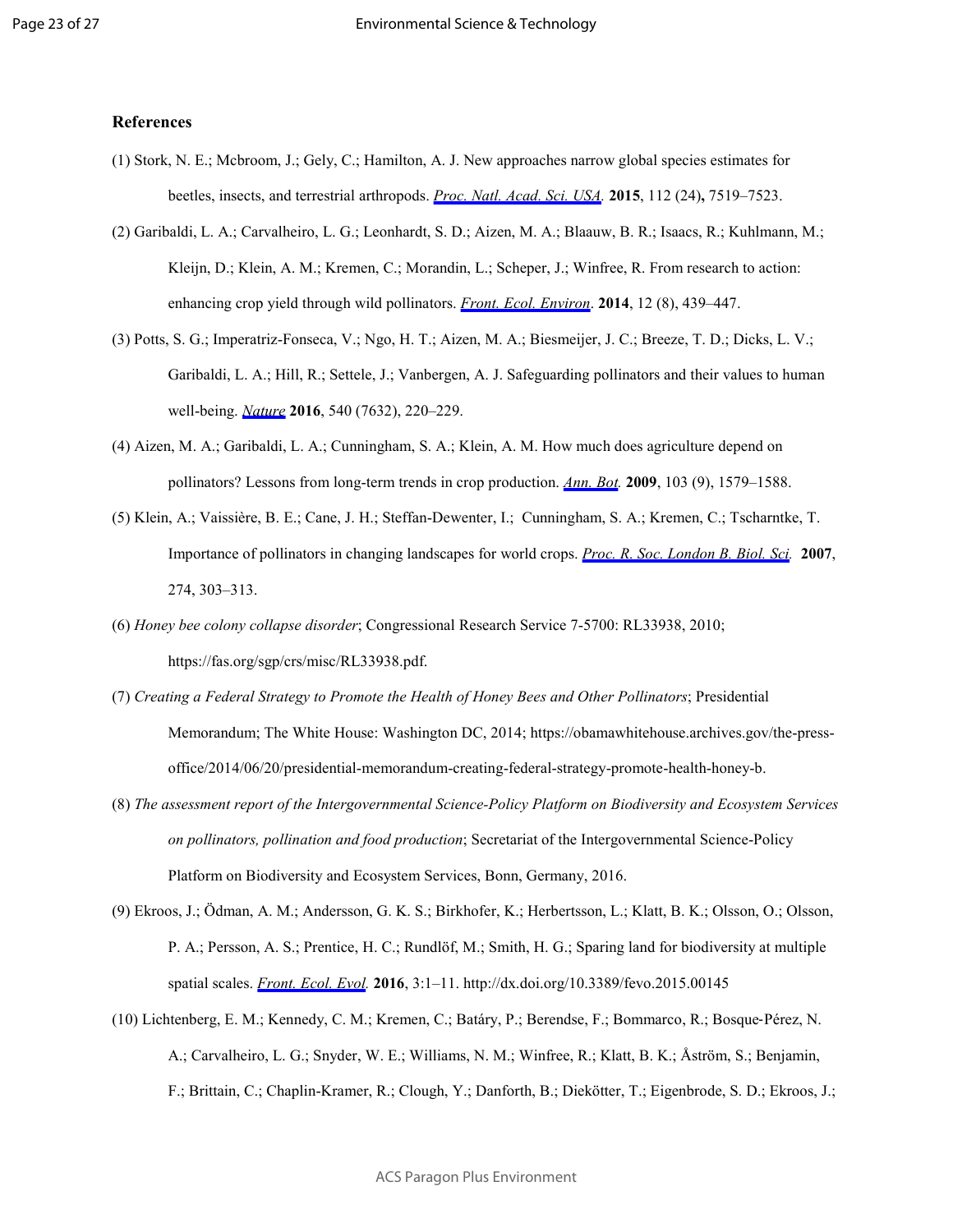Elle, E.; Freitas, B. M.; Fukuda, Y.; Gaines-Day, H. R.; Grab, H.; Gratton, C.; Holzschuh, A.; Isaacs, R.; Isaia, M.; Jha, S.; Jonason, D.; Jones, V. P.; Klein, A.; Krauss, J.; Letourneau, D. K.; Macfadyen, S.; Mallinger, R. E.; Martin, E. A.; Martinez, E.; Memmott, J.; Morandin, L.; Neame, L.; Otieno, M.; Park, M. G.; Pfiffner, L.; Pocock, M. J. O.; Ponce, C.; Potts, S. G.; Poveda, K.; Ramos, M.; Rosenheim, J. A.; Rundlöf, M.; Sardiñas, H.; Saunders, M. E.; Schon, N. L.; Sciligo, A. R.; Sidhu, C. S.; Steffan-Dewenter, I.; Tscharntke, T.; Vesely, M.; Weisser, W. W.; Wilson, J. K.; Crowder, D. W. A global synthesis of the effects of diversified farming systems on arthropod diversity within fields and across agricultural landscapes. *[Global Change Biol.](http://pubs.acs.org/action/showLinks?pmid=28488295&crossref=10.1111%2Fgcb.13714&coi=1%3ACAS%3A280%3ADC%252BC1crls1yrtA%253D%253D&citationId=p_n_10_1)* **2017**, 23: 4946–4957. https://doi.org/10.1111/gcb.13714

- (11) Kennedy, C. M.; Lonsdorf, E.; Neel, M. C.; Williams, N. M.; Ricketts, T. H.; Winfree, R.; Bommarco, R.; Brittain, C.; Burley, A. L.; Cariveau, D.; Carvalheiro, L. G.; Chacoff, N. P.; Cunningham, S. A.; Danfourth, B. N.; Dudenhöffer, J.-H.; Elle, E.; Gaines, H. R.; Garibaldi, L. A.; Gratton, C.; Holzschuh, A.; Mayfield, M. M.; Morandin, L.; Neame, L. A.; Otieno, M.; Park, M.; Potts, S. G.; Rundlöf, M.; Saez, A.; Steffan-Dewenter, I.; Taki, H.; Viana, B. F.; Westphal, C.; Wilson, J. K.; Greenleaf, S. S.; Kremen, C. A global quantitative synthesis of local and landscape effects on wild pollinators in agroecosystems. *[Ecol. Lett](http://pubs.acs.org/action/showLinks?pmid=23489285&crossref=10.1111%2Fele.12082&coi=1%3ACAS%3A280%3ADC%252BC3svmtVKhsA%253D%253D&citationId=p_n_11_1).* **2013**, *16* (5): 584–599.
- (12) Hernandez, R. R.; Hoffacker, M. K.; Murphy-Mariscal, M. L.; Wu, G. C.; Allen, M. F. Solar energy development impacts on land cover change and protected areas. *[Proc. Natl. Acad. Sci. USA.](http://pubs.acs.org/action/showLinks?pmid=26483467&crossref=10.1073%2Fpnas.1517656112&coi=1%3ACAS%3A528%3ADC%252BC2MXhs1yksbnO&citationId=p_n_12_1)* **2015**, *112* (44), 13579–13584.
- (13) Hoffacker, M. K.; Allen, M. F.; Hernandez, R. R. Land-sparing opportunities for solar energy development in agricultural landscapes: a case study of the Great Central Valley, CA, United States. *[Environ. Sci. Technol](http://pubs.acs.org/action/showLinks?system=10.1021%2Facs.est.7b05110&coi=1%3ACAS%3A528%3ADC%252BC2sXhvFGlurfL&citationId=p_n_13_1).* **2017**, *51* (24), 14472–14482.
- (14) Adelaja, S.; Shaw, J.; Beyea, W.; McKeown, J. D. C. Renewable energy potential on brownfield sites: a case study of Michigan. *[Energy Policy](http://pubs.acs.org/action/showLinks?crossref=10.1016%2Fj.enpol.2010.07.021&citationId=p_n_14_1)* **2010**, *38* (11), 7021–7030.
- (15) Hernandez, R. R.; Hoffacker, M. K.; Field, C. B. Land-use efficiency of big solar. *[Environ. Sci. Technol](http://pubs.acs.org/action/showLinks?system=10.1021%2Fes4043726&coi=1%3ACAS%3A528%3ADC%252BC3sXhvFGis77M&citationId=p_n_15_1).* **2014**, *48* (2), 1315–1323.
- (16) Today in Energy, May 4 2017; www.eia.gov/todayinenergy/detail.php?id=31072.
- (17) Form EIA-860 Detailed Data, Early Release 2016 Data; www.eia.gov/electricity/data/eia860/.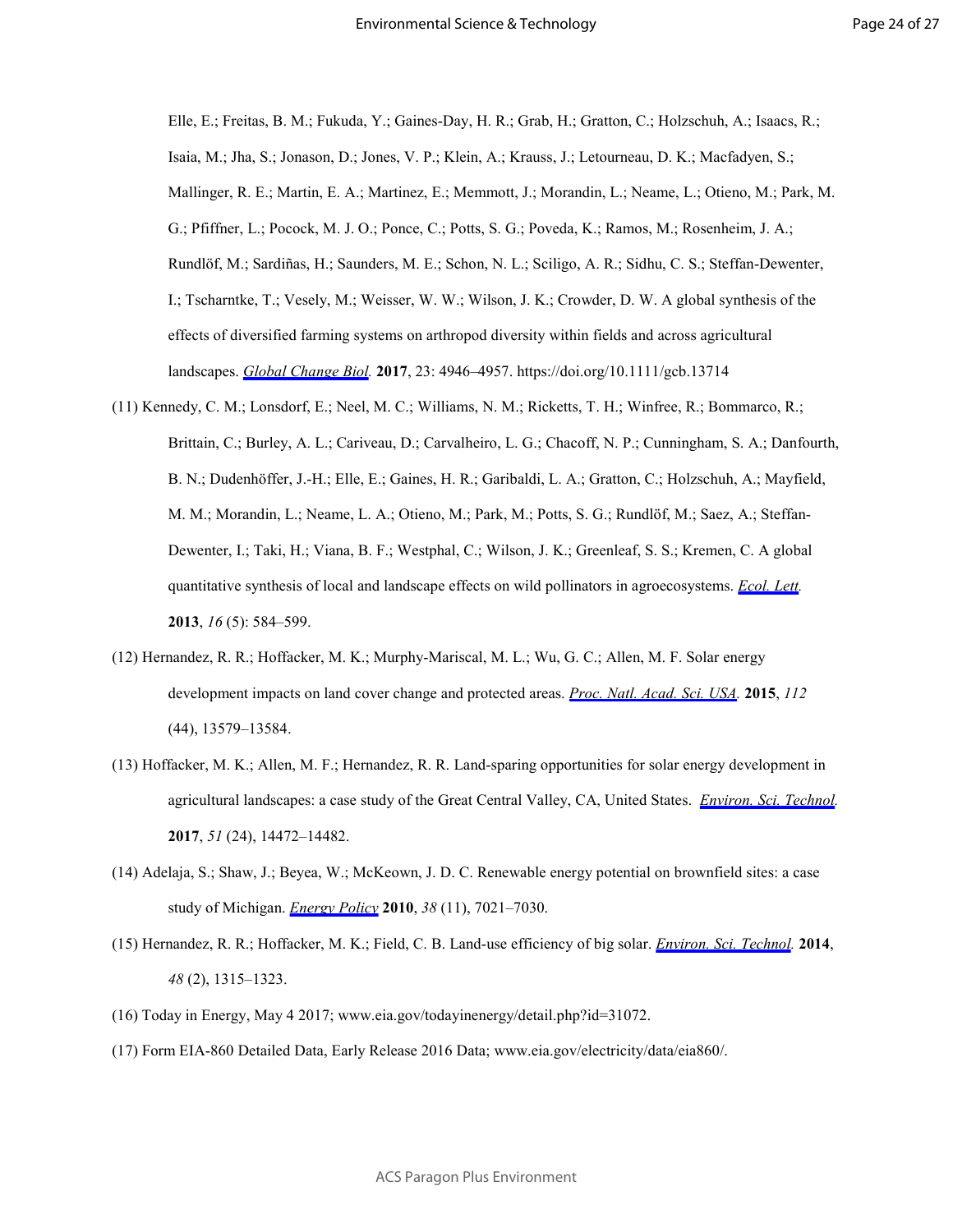- (18) Ong, S.; Campbell, C.; Denholm, P.; Margolis, R.; Heath, G. [Land-use requirements for solar power plants in](http://pubs.acs.org/action/showLinks?crossref=10.2172%2F1086349&citationId=p_n_18_1) [the United States. NREL/TP-6A20-56290;](http://pubs.acs.org/action/showLinks?crossref=10.2172%2F1086349&citationId=p_n_18_1) National Renewable Energy Laboratory, Golden, CO, 2013.
- (19) Nonhebel, S. Renewable energy and food supply: will there be enough land? *[Renew. Sustain. Energy Rev.](http://pubs.acs.org/action/showLinks?crossref=10.1016%2Fj.rser.2004.02.003&citationId=p_n_19_1)* **2005**, *9* (2), 191–201.
- (20) Chaplin-Kramer, R.; Tuxen-Bettman, K.; Kremen, C. Value of wildland habitat for supplying pollination services to Californian agriculture. *[Rangelands](http://pubs.acs.org/action/showLinks?crossref=10.2111%2F1551-501X-33.3.33&citationId=p_n_20_1)* **2011**, *33* (3), 33-41.
- (21) Lovich, J. E.; Ennen, J. R. Wildlife conservation and solar energy development in the desert Southwest, United States. *[BioScience](http://pubs.acs.org/action/showLinks?crossref=10.1525%2Fbio.2011.61.12.8&citationId=p_n_21_1)* **2011**, *61* (12), 982–992.
- (22) Hartmann, H. M.; Grippo, M. A.; Heath, G. A.; Macknick, J.; Smith, K. P.; Sullivan, R. G.; Walston, L. J.; Wescott, K. L. *[Understanding Emerging Impacts and Requirements Related to Utility-Scale Solar](http://pubs.acs.org/action/showLinks?crossref=10.2172%2F1329640&citationId=p_n_22_1)  Development*[. Argonne National Laboratory ANL/EVS-16/9;](http://pubs.acs.org/action/showLinks?crossref=10.2172%2F1329640&citationId=p_n_22_1) 2016.
- (23) Hernandez, R. R.; Easter, S. B.; Murphy-Mariscal, M. L.; Maestre, F. T.; Tavassoli, M.; Allen, E. B.; Barrows, C. W.; Belnap, J.; Ochoa-Heuso, R.; Ravi, S.; Allen, M. F. Environmental impacts of utility-scale solar energy. *[Renew. Sustain. Energy Rev.](http://pubs.acs.org/action/showLinks?crossref=10.1016%2Fj.rser.2013.08.041&citationId=p_n_23_1)* **2014**, *29*, 766–779.
- (24) Moore-O'Leary, K. A.; Hernandez, R. R.; Johnston, D. S.; Abella, S. R.; Tanner, K. E.; Swanson, A. C.; Kreitler, J.; Lovich, J. E. Sustainability of utility-scale solar energy – critical ecological concepts. *[Front.](http://pubs.acs.org/action/showLinks?crossref=10.1002%2Ffee.1517&citationId=p_n_24_1) [Ecol. Environ](http://pubs.acs.org/action/showLinks?crossref=10.1002%2Ffee.1517&citationId=p_n_24_1)*. **2017**, *15* (7), 385–394.
- (25) Macknick, J.; Beatty, B.; Hill, G. *[Overview of Opportunities for Co-Location of Solar Energy Technologies and](http://pubs.acs.org/action/showLinks?crossref=10.2172%2F1115798&citationId=p_n_25_1) Vegetation*[. National Renewable Energy Laboratory NREL-TP-60240;](http://pubs.acs.org/action/showLinks?crossref=10.2172%2F1115798&citationId=p_n_25_1) 2013.
- (26) Dinesh, H.; Pearce, J. M. The potential of agrivoltaic systems. *[Renew. Sustain. Energy Rev.](http://pubs.acs.org/action/showLinks?crossref=10.1016%2Fj.rser.2015.10.024&citationId=p_n_26_1)* **2016**, 54, 299–308.
- (27) Ravi, S.; Macknick, J.; Lobell, D.; Field, C.; Ganesan, K.; Jain, R.; Elchinger, M.; Stoltenberg, B. Colocation opportunities for large solar infrastructures and agriculture drylands. *[Appl. Energy](http://pubs.acs.org/action/showLinks?crossref=10.1016%2Fj.apenergy.2015.12.078&citationId=p_n_27_1)* **2016**, *165*, 383–392.
- (28) Feltham, H.; Park, K.; Minderman, J.; Goulson, D. Experimental evidence that wildflower strips increase pollinator visits to crops. *[Ecol. Evol](http://pubs.acs.org/action/showLinks?pmid=26380683&crossref=10.1002%2Fece3.1444&coi=1%3ACAS%3A280%3ADC%252BC283js1ChtQ%253D%253D&citationId=p_n_28_1).* **2015**, *5* (16), 3523–3530.
- (29) Maryland General Assembly. Maryland State Bill 1158; Solar generation facilities pollinator-friendly designation, 2017;

http://mgaleg.maryland.gov/webmga/frmMain.aspx?pid=billpage&stab=01&id=sb1158&tab=subject3&ys  $=2017$ rs.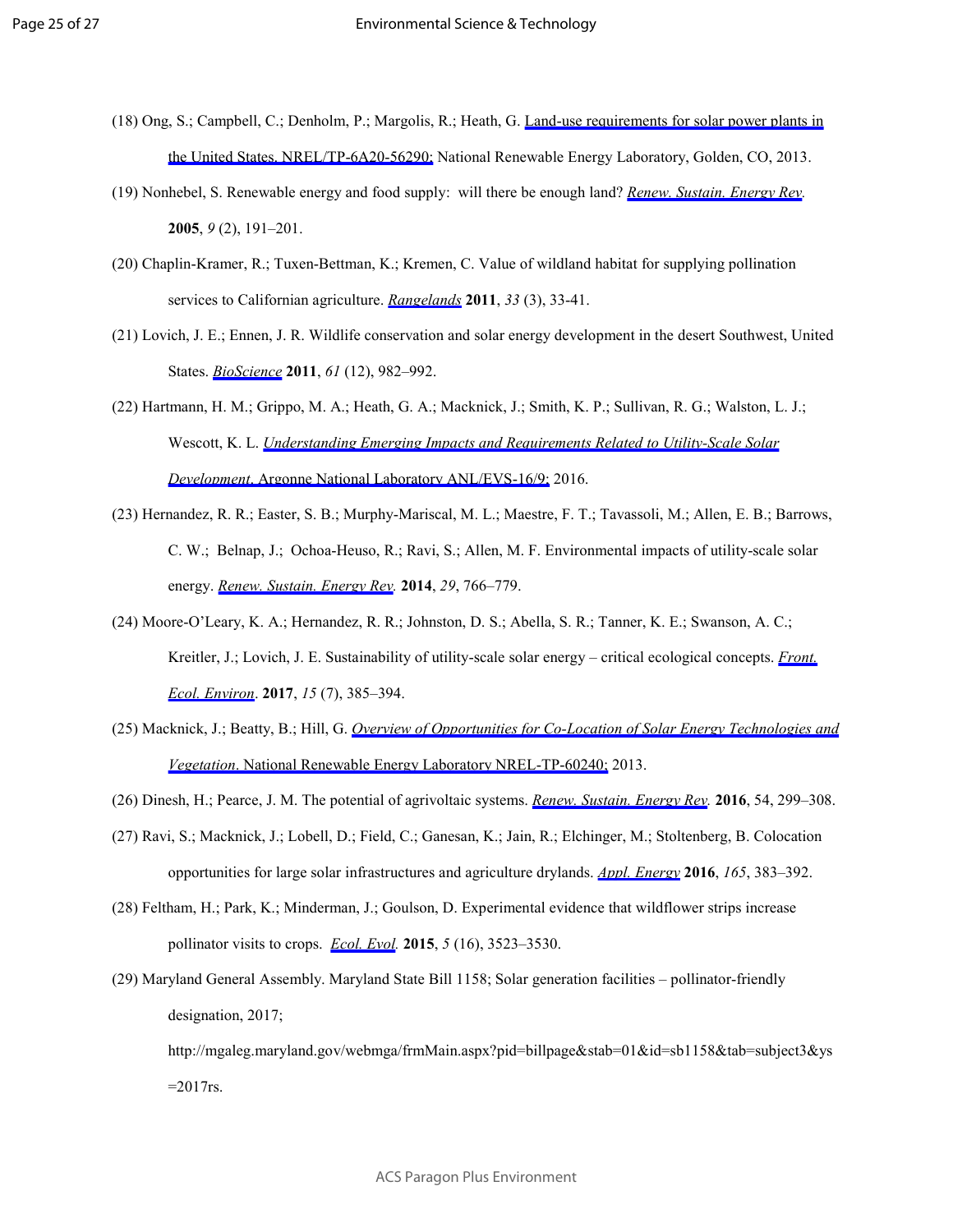- (30) Minnesota State Legislature. Minnesota House Bill HF 3353; Solar site management, 2016. https://www.revisor.mn.gov/bills/bill.php?b=House&f=HF3353&ssn=0&y=2016.
- (31) Bauer, D. M.; Wing, I. S. Economic consequences of pollinator declines: a synthesis. *[Agr. Resource. Econ. Rev](http://pubs.acs.org/action/showLinks?crossref=10.1017%2FS1068280500007371&citationId=p_n_31_1).* **2010**, 39, 368–383.
- (32) Dubey, S.; Sarvaiya, J. N.; Seshadri, B. Temperature dependent photovoltaic (PV) efficiency and its effect on PV production in the world–a review. *[Energy Procedia](http://pubs.acs.org/action/showLinks?crossref=10.1016%2Fj.egypro.2013.05.072&citationId=p_n_32_1)* **2013**, *33*, 311–321.
- (33) Armstrong, A.; Ostle, N. J.; Whitaker, J. Solar park microclimate and vegetation management effects on grassland carbon cycling. *[Environ. Res. Lett.](http://pubs.acs.org/action/showLinks?crossref=10.1088%2F1748-9326%2F11%2F7%2F074016&coi=1%3ACAS%3A528%3ADC%252BC1cXisV2itr0%253D&citationId=p_n_33_1)* **2016**, *11* (7), 074016.
- (34) Semeraro, T.; Pomes, A.; Del Guidice, C.; Negro, D.; Aretano, R. Planning ground based utility scale solar energy as green infrastructure to enhance ecosystem services. *[Energy Policy](http://pubs.acs.org/action/showLinks?crossref=10.1016%2Fj.enpol.2018.01.050&citationId=p_n_34_1)* **2018**, *117*, 218–227.
- (35) Wratten, S. D.; Gillespie, M.; Decourtye, A.; Mader, E.; Desneux, N. Pollinator habitat enhancement: benefits to other ecosystem services. *[Agric. Ecosyst. Environ.](http://pubs.acs.org/action/showLinks?crossref=10.1016%2Fj.agee.2012.06.020&citationId=p_n_35_1)* **2012**, *159*, 112–122.
- (36) Calvert, K.E. 2018. Measuring and modelling the land-use intensity and land requirements of utility-scale photovoltaic systems in the Canadian province of Ontario. *Can. Geogr.* **2018**, *62*, 1-12.
- (37) Cropland data layer; www.nass.usda.gov/Research\_and\_Science/Cropland/SARS1a.php**.**
- (38) Calderone, N. W. Insect pollinated crops, insect pollinators and US agriculture: tend analysis of aggregate data for the period 1992-2009. *[PLoS ONE](http://pubs.acs.org/action/showLinks?pmid=22629374&crossref=10.1371%2Fjournal.pone.0037235&coi=1%3ACAS%3A528%3ADC%252BC38XnvFGrsLw%253D&citationId=p_n_40_1)* **2012**, *7*, e37235.
- (39) *National Solar Radiation Database (NSRDB)*; National Renewable Energy Laboratory, Golden, Colorado, 2016; https://nsrdb.nrel.gov/current-version. Accessed 21 November 2017.
- (40) Greenleaf, S. S.; Williams, N. M.; Winfree, R.; Kremen, C. Bee foraging ranges and their relationship to body size. *[Oecologia](http://pubs.acs.org/action/showLinks?pmid=17483965&crossref=10.1007%2Fs00442-007-0752-9&coi=1%3ACAS%3A280%3ADC%252BD2svms1entQ%253D%253D&citationId=p_n_42_1)* **2007**, *153*, 589 –596.
- (41) Ricketts, T. H.; Regetz, J.; Steffan-Dewenter, I.; Cunningham, S. A.; Kremen, C.; Bogdanski, A.; Gemmill-Herren, B.; Greenleaf, S. S.; Klein, A. M.; Mayfield, M. M.; Morandin, L. A.; Ochieng', A.; Viana, B. F. Landscape effects on crop pollination services: are there general patterns? *[Ecol. Lett](http://pubs.acs.org/action/showLinks?pmid=18294214&crossref=10.1111%2Fj.1461-0248.2008.01157.x&coi=1%3ACAS%3A280%3ADC%252BD1c3jtFKiuw%253D%253D&citationId=p_n_43_1).* **2008**, *11*, 499–515.
- (42) Milfont, M.; Rocha, E. E. M.; Lima, A. O. N.; Freitas, B. M. Higher soybean production using honey bees and wild pollinators: a sustainable alternative to pesticides and autopollination. *[Environ. Chem. Lett.](http://pubs.acs.org/action/showLinks?crossref=10.1007%2Fs10311-013-0412-8&citationId=p_n_44_1)* **2013**, *11*, 335–341.